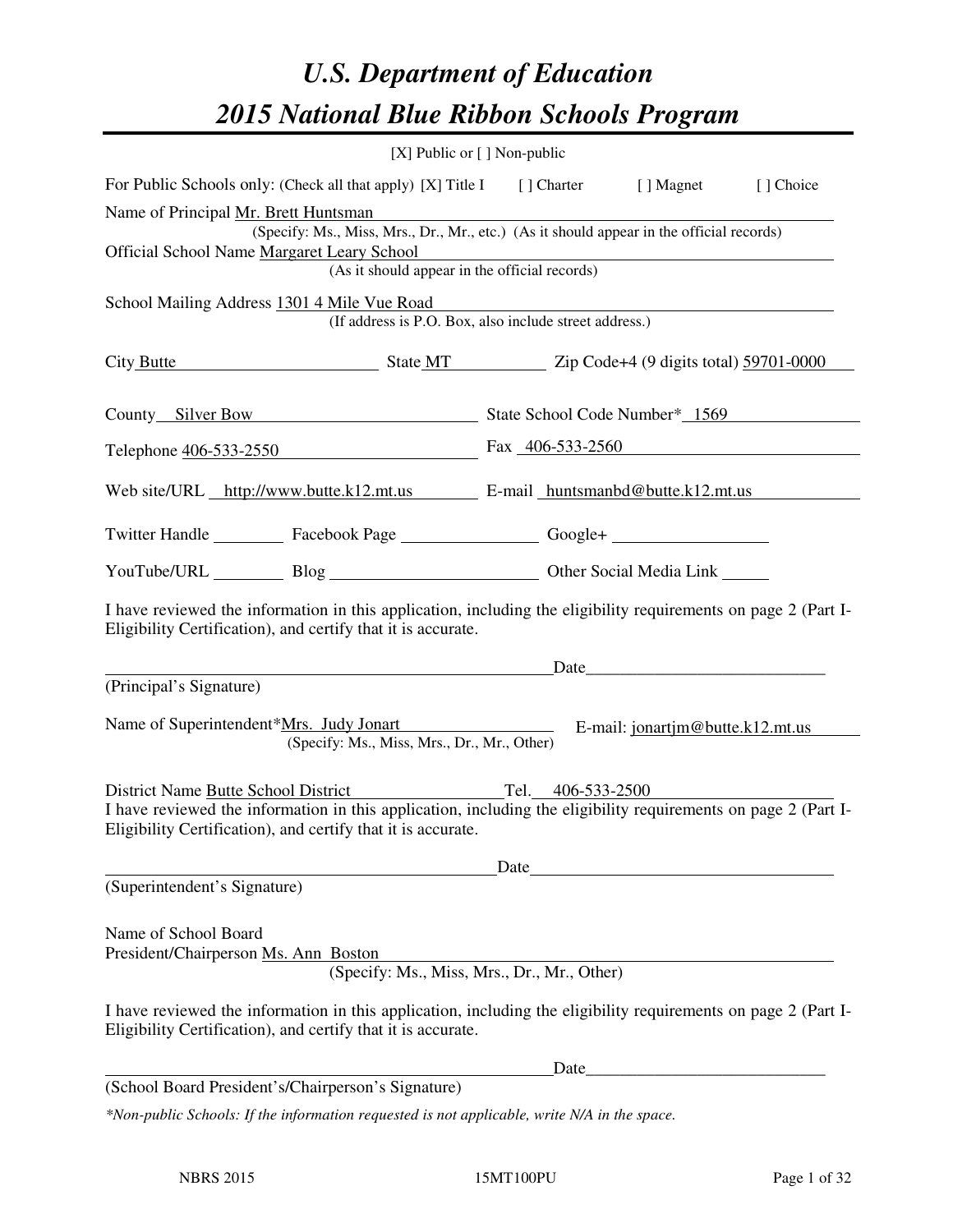#### **Include this page in the school's application as page 2.**

The signatures on the first page of this application (cover page) certify that each of the statements below, concerning the school's eligibility and compliance with U.S. Department of Education and National Blue Ribbon Schools requirements, are true and correct.

- 1. The school configuration includes one or more of grades K-12. (Schools on the same campus with one principal, even a K-12 school, must apply as an entire school.)
- 2. The school has made its Annual Measurable Objectives (AMOs) or Adequate Yearly Progress (AYP) each year for the past two years and has not been identified by the state as "persistently dangerous" within the last two years.
- 3. To meet final eligibility, a public school must meet the state's AMOs or AYP requirements in the 2014-2015 school year and be certified by the state representative. Any status appeals must be resolved at least two weeks before the awards ceremony for the school to receive the award.
- 4. If the school includes grades 7 or higher, the school must have foreign language as a part of its curriculum.
- 5. The school has been in existence for five full years, that is, from at least September 2009 and each tested grade must have been part of the school for the past three years.
- 6. The nominated school has not received the National Blue Ribbon Schools award in the past five years: 2010, 2011, 2012, 2013, or 2014.
- 7. The nominated school has no history of testing irregularities, nor have charges of irregularities been brought against the school at the time of nomination. The U.S. Department of Education reserves the right to disqualify a school's application and/or rescind a school's award if irregularities are later discovered and proven by the state.
- 8. The nominated school or district is not refusing Office of Civil Rights (OCR) access to information necessary to investigate a civil rights complaint or to conduct a district-wide compliance review.
- 9. The OCR has not issued a violation letter of findings to the school district concluding that the nominated school or the district as a whole has violated one or more of the civil rights statutes. A violation letter of findings will not be considered outstanding if OCR has accepted a corrective action plan from the district to remedy the violation.
- 10. The U.S. Department of Justice does not have a pending suit alleging that the nominated school or the school district as a whole has violated one or more of the civil rights statutes or the Constitution's equal protection clause.
- 11. There are no findings of violations of the Individuals with Disabilities Education Act in a U.S. Department of Education monitoring report that apply to the school or school district in question; or if there are such findings, the state or district has corrected, or agreed to correct, the findings.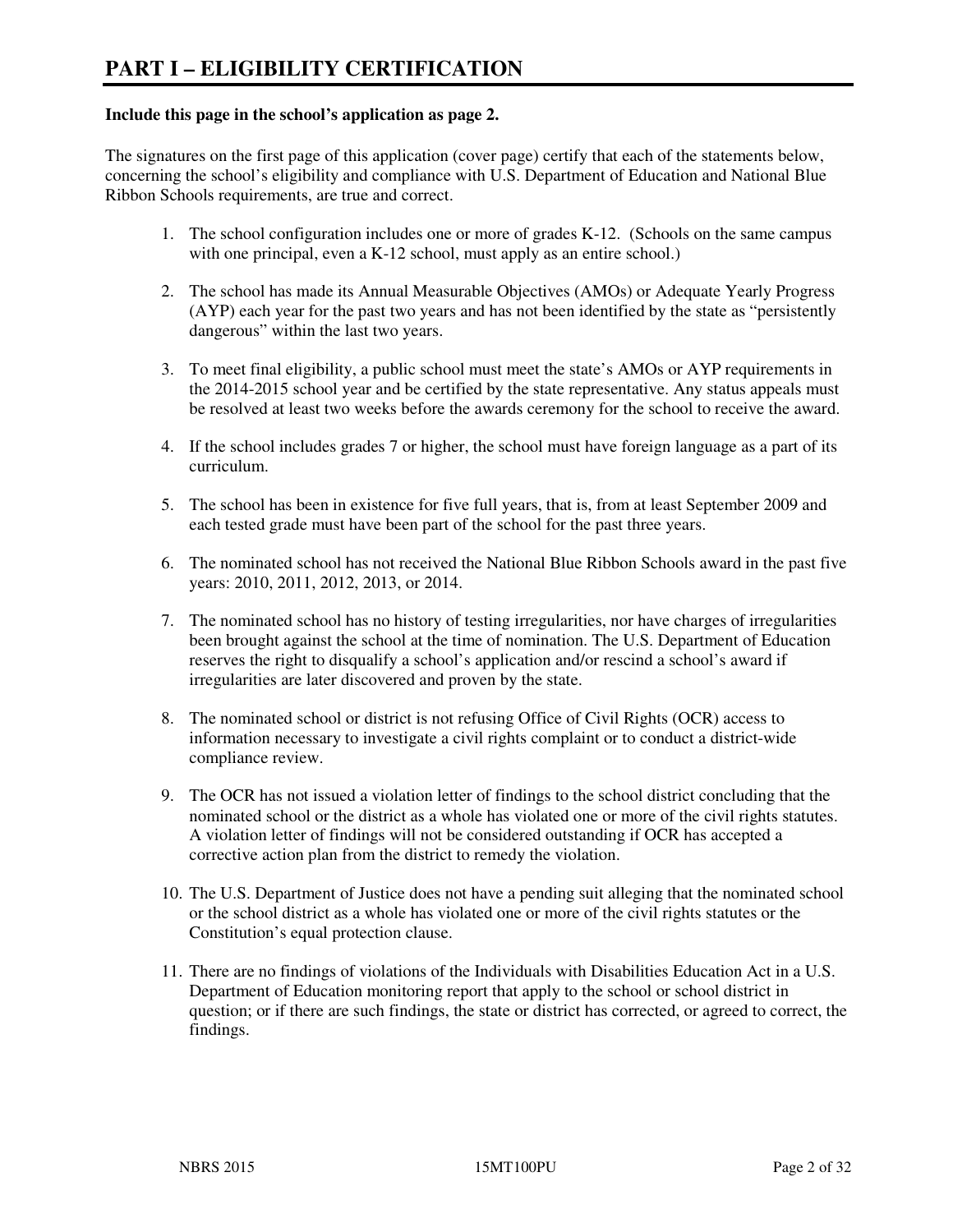## **PART II - DEMOGRAPHIC DATA**

#### **All data are the most recent year available.**

**DISTRICT** (Question 1 is not applicable to non-public schools)

| -1. | Number of schools in the district<br>(per district designation): | $6$ Elementary schools (includes K-8)<br>1 Middle/Junior high schools<br>1 High schools |
|-----|------------------------------------------------------------------|-----------------------------------------------------------------------------------------|
|     |                                                                  | $0 K-12$ schools                                                                        |

8 TOTAL

**SCHOOL** (To be completed by all schools)

2. Category that best describes the area where the school is located:

[ ] Urban or large central city [ ] Suburban with characteristics typical of an urban area [ ] Suburban [X] Small city or town in a rural area [ ] Rural

- 3. 3 Number of years the principal has been in her/his position at this school.
- 4. Number of students as of October 1 enrolled at each grade level or its equivalent in applying school:

| Grade                           | # of         | # of Females     | <b>Grade Total</b> |
|---------------------------------|--------------|------------------|--------------------|
|                                 | <b>Males</b> |                  |                    |
| <b>PreK</b>                     | 0            | $\boldsymbol{0}$ | $\theta$           |
| K                               | 25           | 15               | 40                 |
| 1                               | 18           | 23               | 41                 |
| $\boldsymbol{2}$                | 21           | 17               | 38                 |
| 3                               | 18           | 23               | 41                 |
| 4                               | 30           | 22               | 52                 |
| 5                               | 16           | 14               | 30                 |
| 6                               | 10           | 33               | 43                 |
| 7                               | 0            | $\theta$         | 0                  |
| 8                               | 0            | 0                | 0                  |
| 9                               | 0            | 0                | 0                  |
| 10                              | 0            | 0                | 0                  |
| 11                              | 0            | 0                | 0                  |
| 12                              | 0            | 0                | 0                  |
| <b>Total</b><br><b>Students</b> | 138          | 147              | 285                |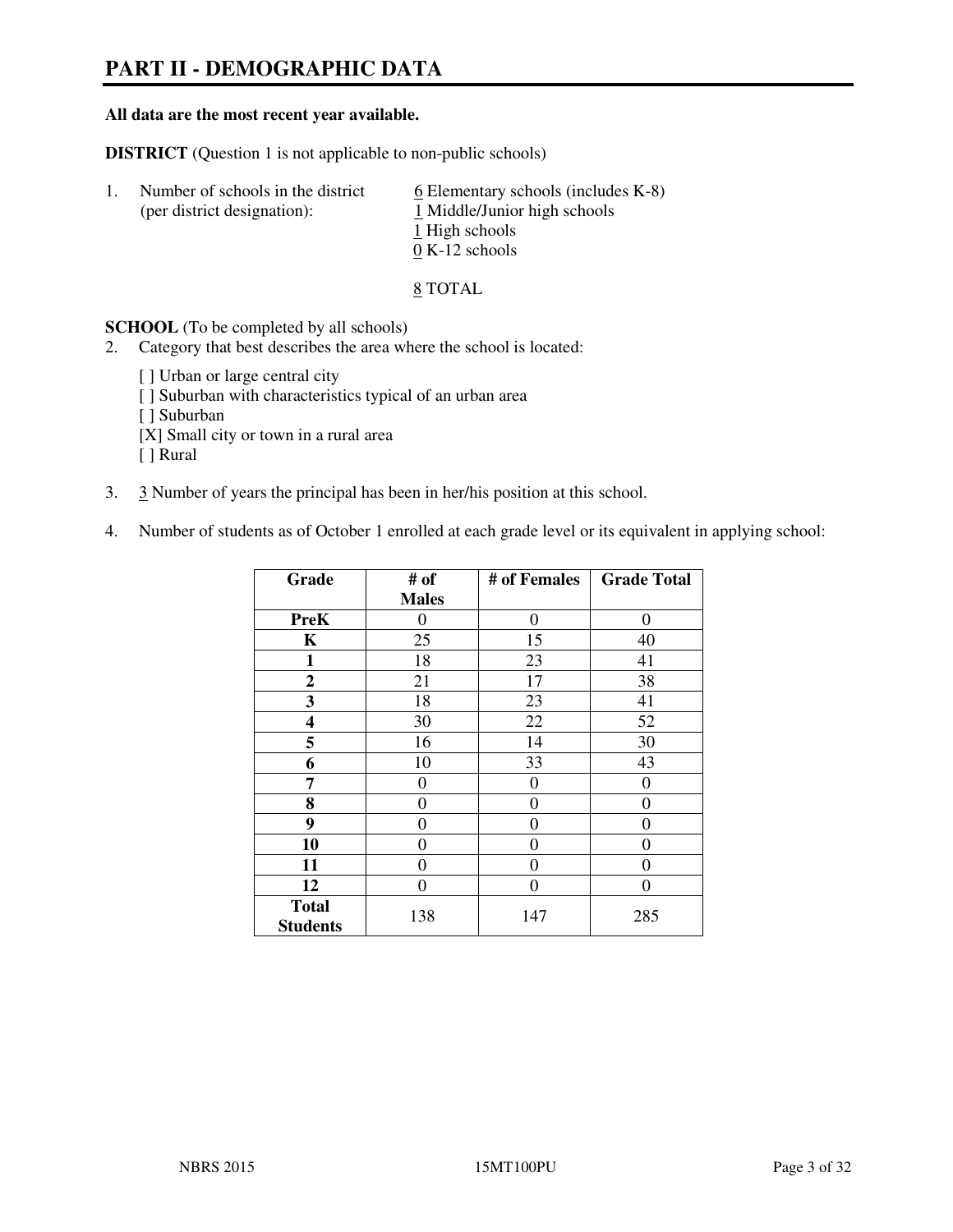5. Racial/ethnic composition of  $\frac{2}{\sqrt{2}}$  % American Indian or Alaska Native the school: 1 % Asian

 0 % Black or African American 3 % Hispanic or Latino 0 % Native Hawaiian or Other Pacific Islander 94 % White 0 % Two or more races **100 % Total** 

(Only these seven standard categories should be used to report the racial/ethnic composition of your school. The Final Guidance on Maintaining, Collecting, and Reporting Racial and Ethnic Data to the U.S. Department of Education published in the October 19, 2007 *Federal Register* provides definitions for each of the seven categories.)

6. Student turnover, or mobility rate, during the 2013 - 2014 year: 18%

This rate should be calculated using the grid below. The answer to (6) is the mobility rate.

| <b>Steps For Determining Mobility Rate</b>    | Answer |
|-----------------------------------------------|--------|
| $(1)$ Number of students who transferred to   |        |
| the school after October 1, 2013 until the    | 19     |
| end of the school year                        |        |
| (2) Number of students who transferred        |        |
| from the school after October 1, 2013 until   | 36     |
| the end of the school year                    |        |
| (3) Total of all transferred students [sum of | 55     |
| rows $(1)$ and $(2)$ ]                        |        |
| (4) Total number of students in the school as | 299    |
| of October 1                                  |        |
| $(5)$ Total transferred students in row $(3)$ | 0.184  |
| divided by total students in row (4)          |        |
| $(6)$ Amount in row $(5)$ multiplied by 100   | 18     |

# 7. English Language Learners (ELL) in the school:  $0\%$

Number of non-English languages represented: 0 Specify non-English languages:

0 Total number ELL

8. Students eligible for free/reduced-priced meals:  $49\%$ Total number students who qualify: 141

#### **Information for Public Schools Only - Data Provided by the State**

The state has reported that  $49\%$  of the students enrolled in this school are from low income or disadvantaged families based on the following subgroup(s): Students eligible for free/reduced-priced meals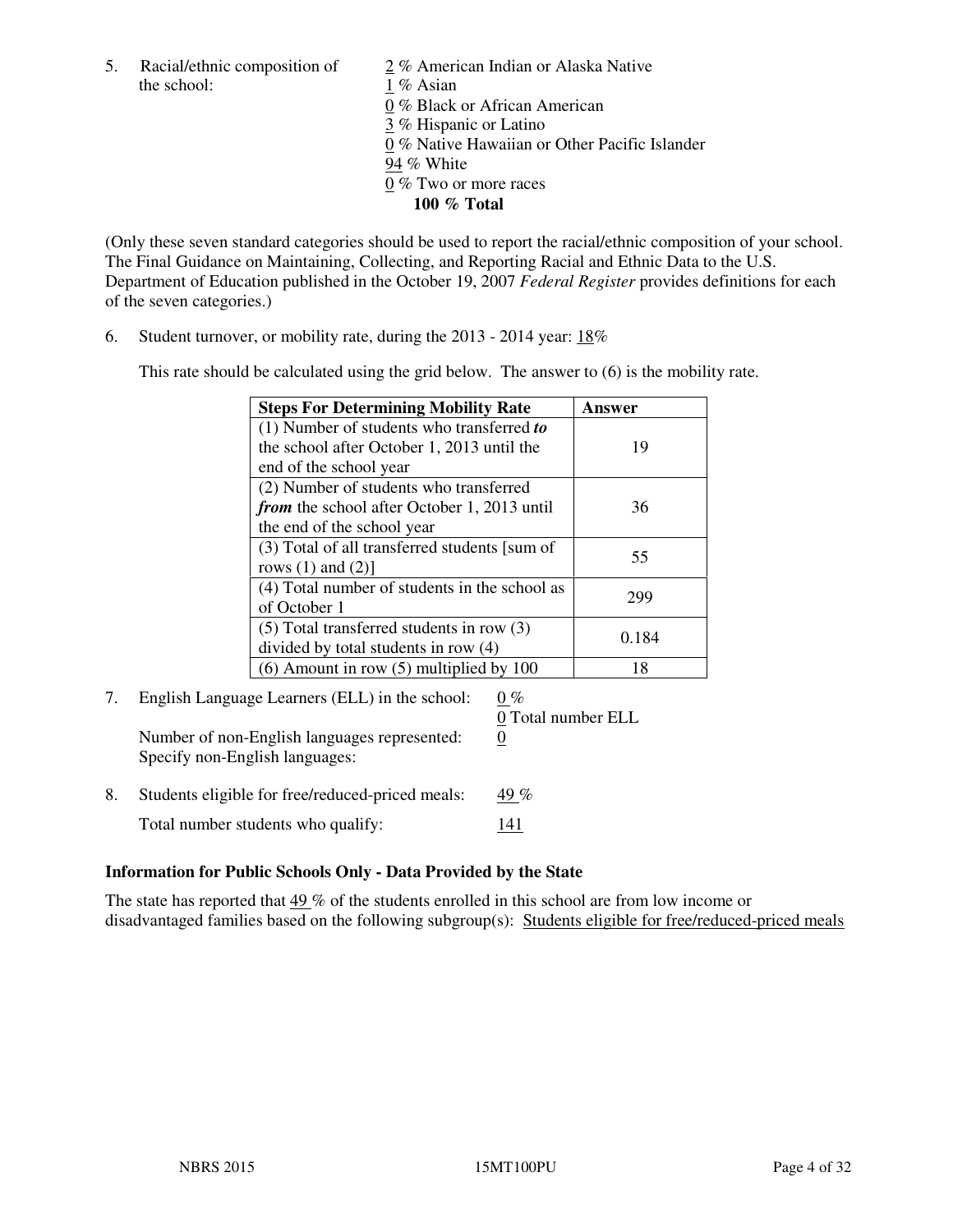9. Students receiving special education services:  $\frac{7}{6}$ 

20 Total number of students served

Indicate below the number of students with disabilities according to conditions designated in the Individuals with Disabilities Education Act. Do not add additional categories.

| 0 Autism                           | 0 Orthopedic Impairment                 |
|------------------------------------|-----------------------------------------|
| 0 Deafness                         | 6 Other Health Impaired                 |
| 0 Deaf-Blindness                   | 3 Specific Learning Disability          |
| 1 Emotional Disturbance            | 7 Speech or Language Impairment         |
| $\underline{0}$ Hearing Impairment | 0 Traumatic Brain Injury                |
| 2 Mental Retardation               | 0 Visual Impairment Including Blindness |
| 1 Multiple Disabilities            | 0 Developmentally Delayed               |
|                                    |                                         |

10. Use Full-Time Equivalents (FTEs), rounded to nearest whole numeral, to indicate the number of personnel in each of the categories below:

|                                       | <b>Number of Staff</b> |
|---------------------------------------|------------------------|
| Administrators                        |                        |
| Classroom teachers                    | 13                     |
| Resource teachers/specialists         |                        |
| e.g., reading, math, science, special | 5                      |
| education, enrichment, technology,    |                        |
| art, music, physical education, etc.  |                        |
| Paraprofessionals                     |                        |
| Student support personnel             |                        |
| e.g., guidance counselors, behavior   |                        |
| interventionists, mental/physical     |                        |
| health service providers,             | 6                      |
| psychologists, family engagement      |                        |
| liaisons, career/college attainment   |                        |
| coaches, etc.                         |                        |
|                                       |                        |

11. Average student-classroom teacher ratio, that is, the number of students in the school divided by the FTE of classroom teachers, e.g.,  $22:1$   $22:1$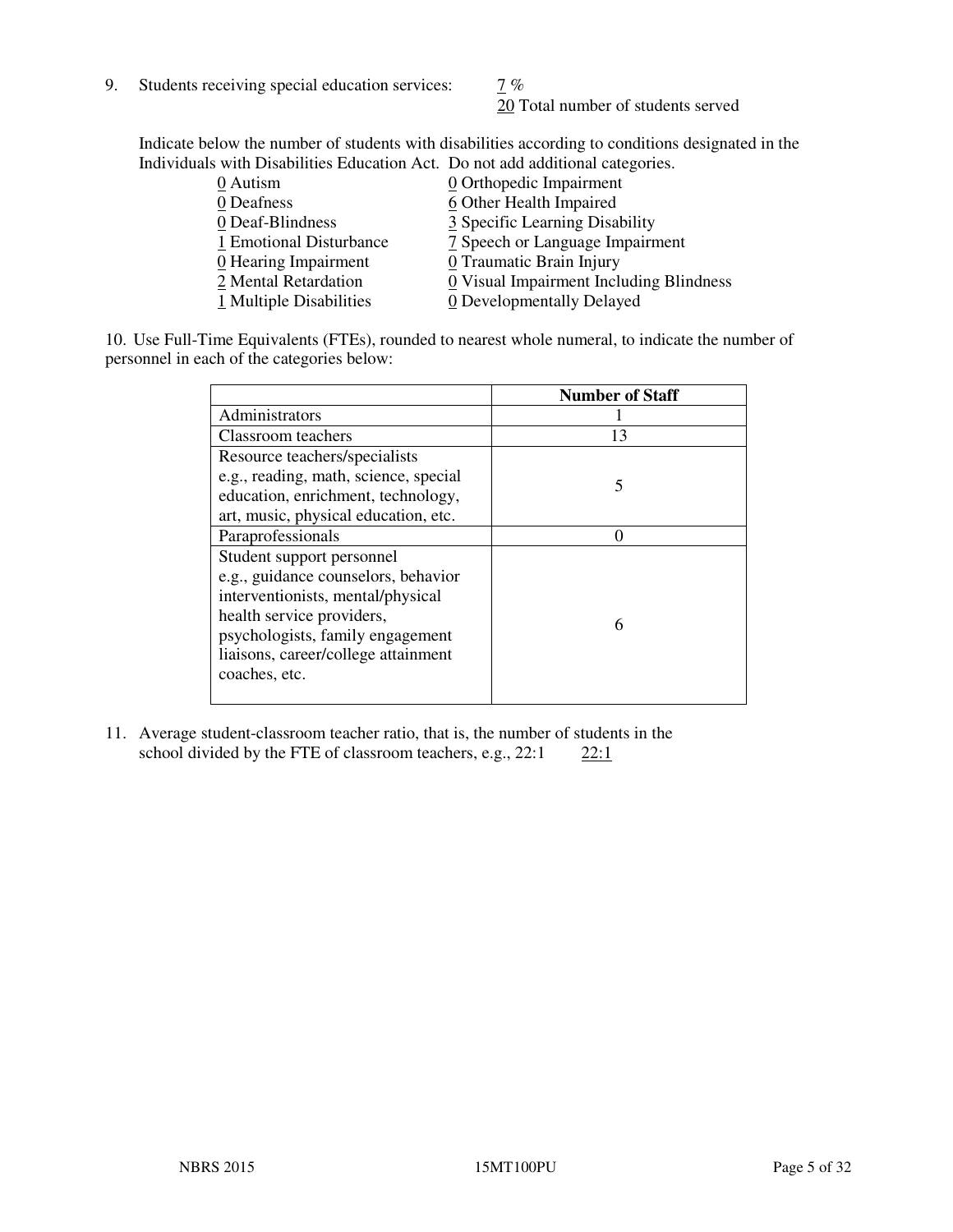12. Show daily student attendance rates. Only high schools need to supply yearly graduation rates.

| <b>Required Information</b> | 2013-2014     | 2012-2013       | 2011-2012 | 2010-2011 | 2009-2010 |
|-----------------------------|---------------|-----------------|-----------|-----------|-----------|
| Daily student attendance    | $93\%$        | 94%             | 94%       | 94%       | 94%       |
| High school graduation rate | $\gamma_{\%}$ | $\mathcal{V}_o$ | $0\%$     | 0%        | 0%        |

#### 13. **For schools ending in grade 12 (high schools)**

Show percentages to indicate the post-secondary status of students who graduated in Spring 2014

| <b>Post-Secondary Status</b>                  |       |
|-----------------------------------------------|-------|
| Graduating class size                         |       |
| Enrolled in a 4-year college or university    | በ‰    |
| Enrolled in a community college               | $0\%$ |
| Enrolled in career/technical training program | $0\%$ |
| Found employment                              | $0\%$ |
| Joined the military or other public service   | 0%    |
| Other                                         |       |

14. Indicate whether your school has previously received a National Blue Ribbon Schools award. Yes No X

If yes, select the year in which your school received the award.

15. Please summarize your school mission in 25 words or less: We believe our students are fine china! Our china must be handled with care and polished with praise!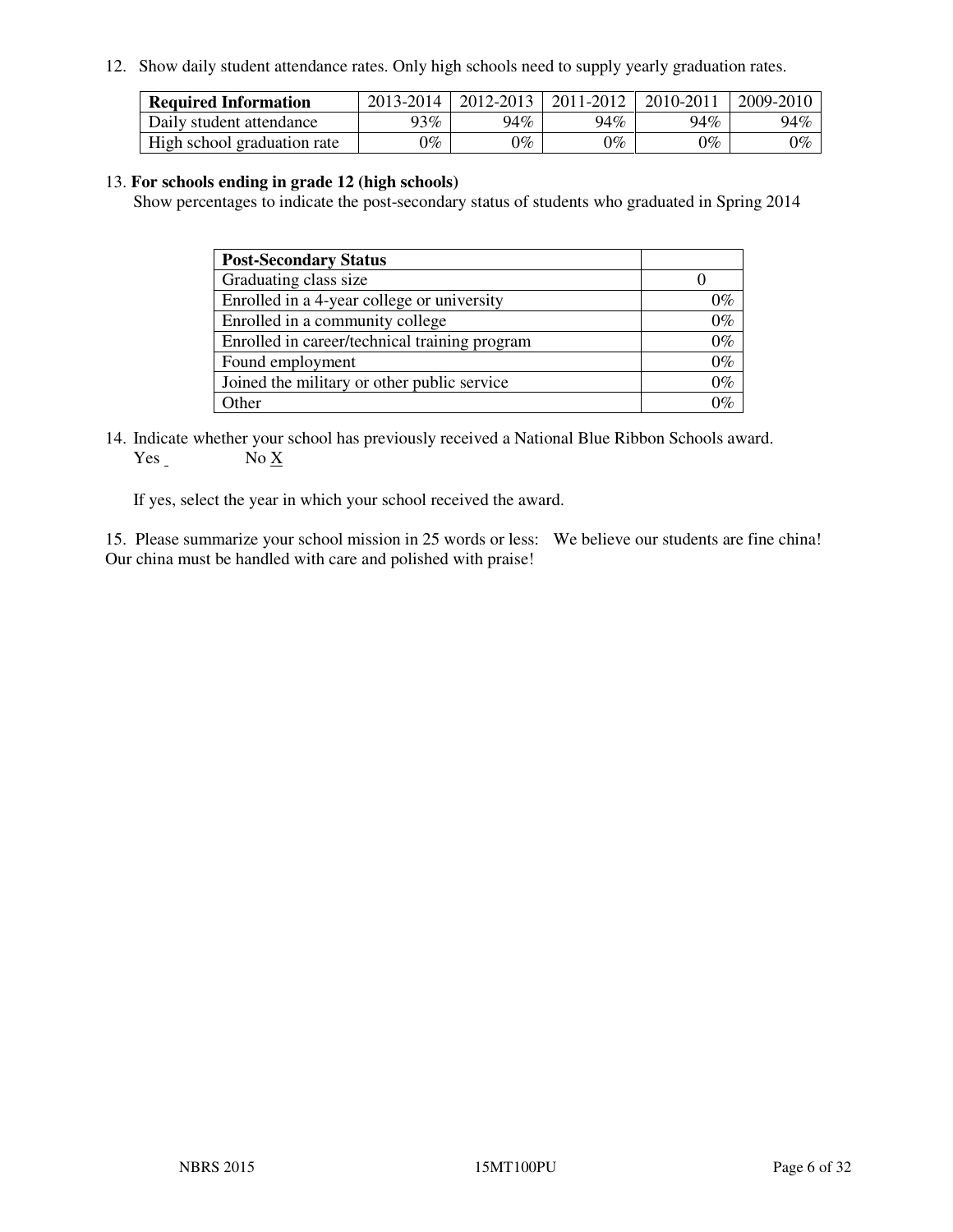### **PART III – SUMMARY**

The Margaret Leary Elementary School community lives by the following mission: "We believe our students are fine china! Our china must be handled with care and polished with praise!" Margaret Leary Elementary thrives on a culture of positive reinforcement.

The school community embraces the fact that many students arrive at school with diverse challenges. Students don't leave these challenges outside the school doors when they arrive and pick up the challenges when they leave. The Margaret Leary Elementary community goes above and beyond school hours to help students succeed in all areas of life!

Margaret Leary Elementary serves students in grades K through 6. The school is located in a rural area of Butte, Montana, and would not be considered a neighborhood school as its population of students encompasses a vast area. The majority of students are bussed to and from school each day.

School-wide enrollment has been consistent during the past 10 years ranging between 290 and 330 students on average. As far as ethnicity, Margaret Leary Elementary's population is not diverse as more than 90% of students are White/Non-Hispanic. Other ethnic groups attending Margaret Leary Elementary include American Indian / Alaskan Native; African American; and Asian.

Margaret Leary Elementary is a Title I school. During the past 10 years, the socioeconomic disadvantaged population has ranged in the 40th to 50th percentile.

Many special and unique programs have been implemented to encourage students to succeed beyond their potential. Some of these programs include: R.A.B.A.T, Meaningful Work Program, Margaret Leary Milers, and Hall of Fame!

R.A.B.A.T. is a program that reinforces students' academic and social skills. RABAT stands for Reading, Attendance, Behavior, Assignments, and Tardy Free. Students are expected to achieve monthly goals for each of the aforementioned areas. Those students who achieve these goals attend a monthly RABAT party. Students also earn school money, Mustang Bucks, by achieving goals. Students are able to spend Mustang Bucks at the school store, Mustang Mercantile. The implementation of this program has had a significant impact on the culture of the Margaret Leary Elementary School community.

The Meaningful Work Program allows at-risk students to apply for school jobs. The jobs partner a student with an adult mentor. This allows students to develop one on one relationships with adults at school. Many of these students receive little or no one on one time with adults outside of school. While relationships are developed, students are also gaining ownership in their school. Jobs include teacher reading fluency assistants, school announcer, engineering assistant, etc.

The Margaret Leary Miler Club is an after school long distance running club. A two mile running course has been developed on school grounds. Students, teachers, and parents run together several days per week in the spring. The culminating activity for the club is a field trip to Helena, MT, to compete in the Montana Governors' Cup 5K Road Race.

Hall of Fame is a program that was developed to challenge high performing students. All 4th, 5th, and 6th grade students are given an assessment in October. Students scoring highest on the assessment qualify to compete in the Hall of Fame challenge. These students are given a study packet which includes material from all six core subjects. The challenge is presented in a Jeopardy style format. Students who achieve 75% or more of the total points possible in the challenge are inducted into the Margaret Leary Hall of Fame. These students have their names engraved on a school plaque and receive Hall of Fame sweatshirts. The top five students advance to the City Hall of Fame Championship. This program was developed at Margaret Leary Elementary and has been expanded to include all elementary schools in the Butte School District.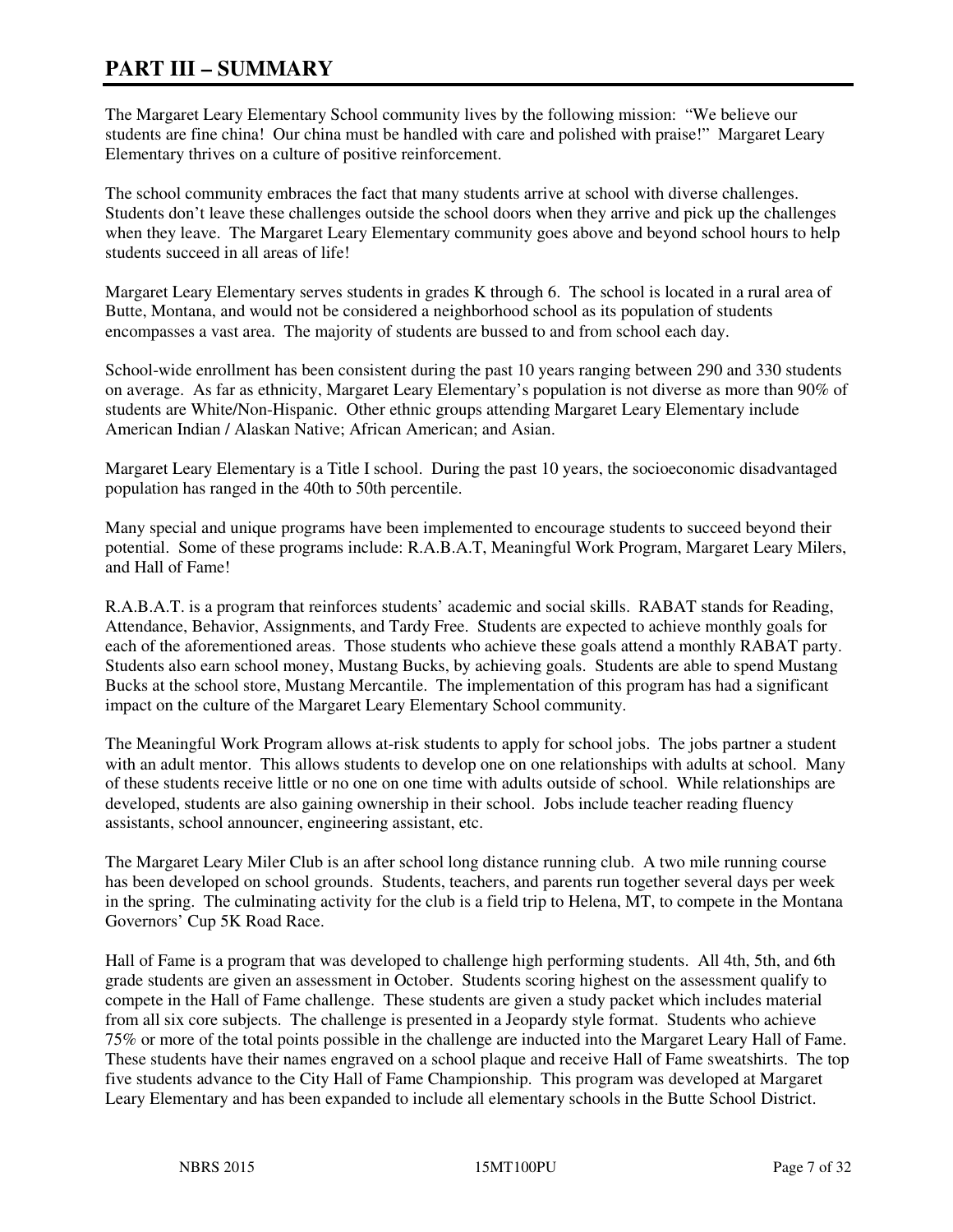Other programs which have been implemented include Family Math and Reading Nights, Robotics Club, After School and Summer School Academic and Enrichment classes, Kindergarten Jump Start classes for incoming kindergarten students, Mustang Mentors, Positive Parent Postcards, the 200 Club, Big Brothers and Sisters, and Reading Rocks!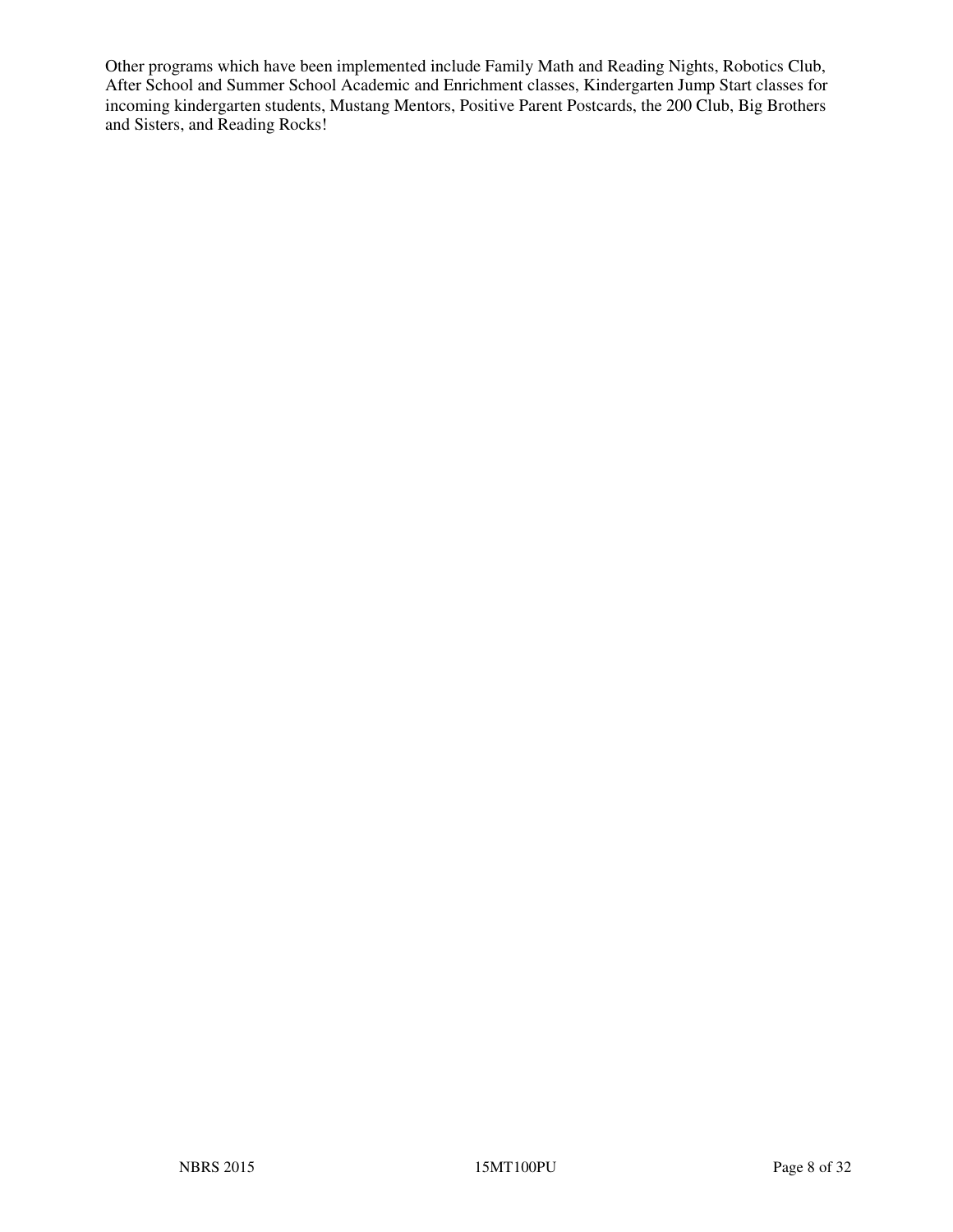#### **1. Core Curriculum:**

Margaret Leary Elementary endures a rigorous process when writing, adopting, and implementing curriculum. Curriculum is written, adopted, and implemented through alignment with the Montana Common Core Standards. Curriculum revisions are ongoing as school and district data teams meet regularly to identify needs of students. All curriculum programs adopted are research and evidenced based. Curriculum committees are developed when writing, adopting, and selecting new curriculum programs. These committees utilize a rigorous process designed around standards and best teaching practices.

#### ELA PROGRAM

The current ELA curriculum is a direct instruction program which is aligned with the Montana Common Core standards. Students participate in a daily 90 minute reading block which embraces grouping by ability level. More than 50% of students are reading at one grade level above the current grade level placement. The 90 minute reading block is followed by a 30 minute intervention or enrichment period later in the day.

Students participate in daily fluency work throughout the school year. Fluency strategies include Reading First strategies such as reciprocal reads, echo reads, and lead-test model reads. Fluency is tracked weekly and assessed three times per year using DIBELS (Dynamic Indicators of Basic Early Literacy Skills). Students who are at risk are assessed weekly with the utilization of a DIBELS progress monitoring tool.

With the implementation of the Common Core, a supplementary reading program was added to the core program to address higher level critical thinking skills. This program provides questioning that embraces the higher levels of Bloom's Taxonomy. The program includes extensive writing which stresses the importance of providing evidence to support student opinions in their answers.

Additional supplementary programs are utilized for intervention and enrichment in primary and intermediate grades. Primary grades utilize a phonics program while intermediate grades utilize a high level multisyllabic decoding program to address student needs.

With the adoption of the new standards, a major emphasis has been placed on writing across the curriculum. A Common Core aligned writing curriculum was designed and implemented during the 2013-14 school year. The curriculum includes daily focused free writes and writing assignments for each of six grading periods. Students dedicate six weeks each grading period to writing and revising Arguments, Informative Pieces, Narratives, and a Research Piece designed around Montana's Essential Understandings of Native American Culture.

#### MATH PROGRAM

A new Common Core aligned mathematics program was adopted and introduced during the 2012-13 school year. Each lesson is designed around a common core priority standard. The lessons include essential questions, digital paths, fluency builders, and literature components.

Response to Intervention activities are included which provide differentiated instruction activities to meet the learning needs of ALL students. Tier 1 and 2 activities include visual, kinesthetic, whole class, and small group instruction. Enrichment activities and language support activities are also provided with each lesson.

The math program provides formative and interim as well as summative assessments to monitor student progress on a daily, weekly, and monthly basis. A standards practice book is provided to reinforce skills throughout the program.

Margaret Leary Elementary also provides additional support and enrichment by utilizing several

NBRS 2015 15MT100PU Page 9 of 32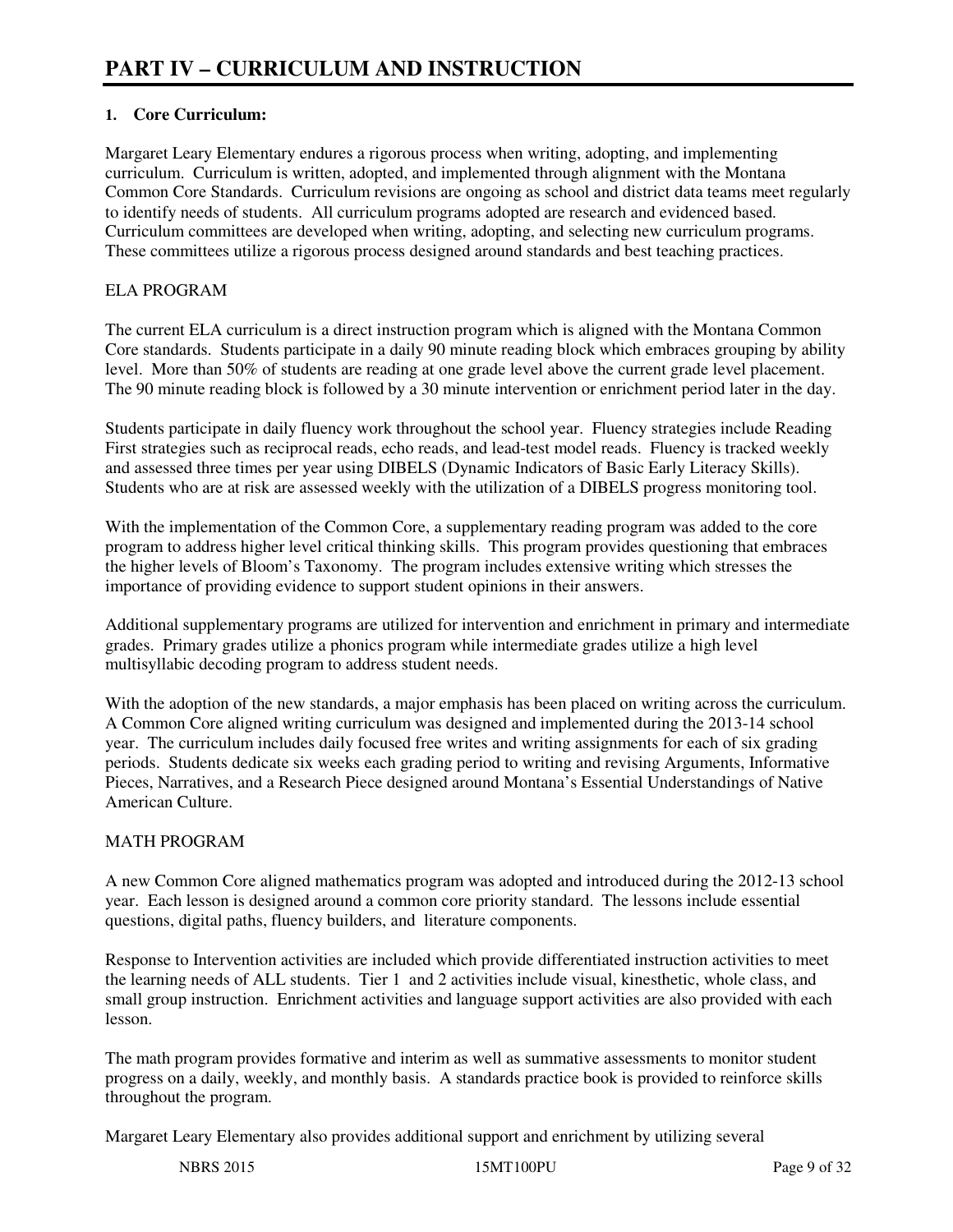supplementary programs. Students participate in an individualized digital program during the school day and before/after school. This program is computer adaptive or individualized for each student. Margaret Leary Elementary also provides additional fluency practice 1 to 2 times per week as homework. Students are reinforced for completing fluency work with a weekly raffle.

#### GUARANTEED VOCABULARY

All grade levels have a guaranteed math and ELA vocabulary list. This is a list of 30 words which is taught all year. These words are to be taught to long term memory. Students are introduced to one word per week and review all words each week as the year progresses. Students are quizzed every 6 weeks. The words selected as guaranteed vocabulary words are those that will help students be successful in the real world. Guaranteed vocabulary will be developed for science and social studies as well.

#### SCIENCE AND SOCIAL STUDIES PROGRAMS

Science and Social Studies programs at Margaret Leary Elementary are evidence and research based. These programs have been and continue to be aligned with the Common Core State Standards by implementing close reads and teaching students to read like scientists and historians. Writing within these curricular areas is a focus of the programs.

The Margaret Leary Elementary staff is dedicated to ensuring students' engagement rates when presenting lessons. Lessons are designed to be hands on, cooperative learning experiences. Highlights of these programs include school-wide science days in which students spend the day rotating to different teachers and performing theme based science experiments. Social studies lessons are designed to bring history to life!

#### **2. Other Curriculum Areas:**

Margaret Leary Elementary students participate weekly in Art, PE/Health, Music, Technology, and Library. Specialists provide this instruction for students in grades 3 through 6. Students in grades K-2 are provided this instruction through their regular education teacher.

In addition to the aforementioned curricular areas, students also have the opportunity to participate in curriculum clubs provided within the school day, before school, after school, and during the summer each year.

Curriculum for these areas are designed with alignment to the state content standards and have been further aligned with the Common Core State Standards in the past three years. All content area specialists participated in six days of Common Core training provided by Marzano Research Laboratories. This training focused on enriching already existing curriculum while providing strategies to support core curricular areas. Curriculum is designed with the major focus being the development of skills which will develop the whole child and enable him or her to be successful in the real world.

Margaret Leary Elementary has a full time technology teacher. Students attend technology classes two to three times per week. Students study various content area standards including coding, typing skills, research, network etiquette, publishing works related to Montana Indian Education for All, etc.

Margaret Leary Elementary offers a Robotics program during the school year. Students attend after school sessions throughout the school year. These sessions are dedicated to programming robots to complete various missions. Students also work on skits dedicated to various predetermined problems. The culminating activity for the Robotics program is competing at the state robotics competition held each spring.

Additional intervention and enrichment activities for Margaret Leary students are offered before school, after school, and during the summer. These programs are made available through Title I and the 21st Century Learning Center Grant.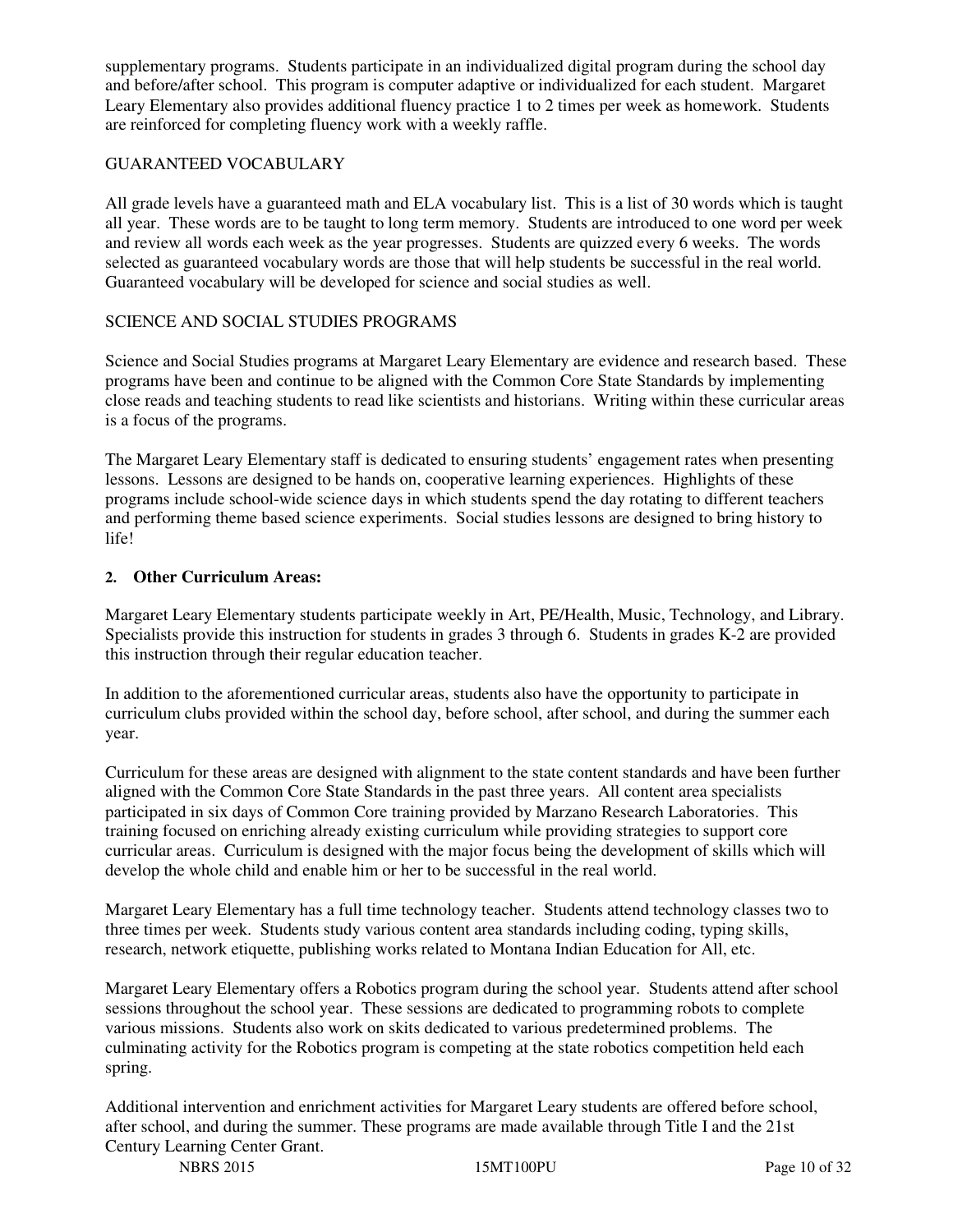Margaret Leary Elementary develops an "Emergency Room" list of students each year. This list is generated through data analysis and targets students at risk in various subject areas. These students are enrolled in before and after school programs that utilize small group instruction and individualized technology based programs. These students are also enrolled in extended learning opportunities during the summer to further intervene with deficits determined by data analysis of various assessment measurements utilized during the school year.

Incoming kindergarten students participate in a summer program, Jumpstart, to develop kindergarten readiness skills. Students become familiar with basic skills and behaviors that will enable them to be successful in school.

Enrichment activities are also offered during the summer. These activities include camps involving health/recreation, technology, robotics, culinary arts, art, science, etc. These activities are engaging and help tap into student interests.

#### **3. Instructional Methods and Interventions:**

Instructional methods utilized at Margaret Leary are designed to encourage high engagement rates. Methods being used are Direction Instruction techniques, Reading First techniques, Cooperative Learning techniques, and MAX (Motivation, Acquisition, and Extension) techniques. These techniques ensure mastery of content and engagement of all students. A teacher's main duty is to be PERKY and not POKEY!

Teachers have been trained to use unpredictable questioning techniques by asking a question, providing wait time, and calling on students, groups, or the whole class in an unpredictable manner. By doing this, students are constantly engaged as questions are delivered in a fun, engaging, and unpredictable manner. Teachers use index cards with all students' names listed. High achieving students' names are listed on one card; average students' names are listed on two cards; and at risk students' names are listed on three cards. This ensures that all students are given opportunities to respond. In addition to this, students may be responding as a whole group or small group throughout lessons.

Positive reinforcement is a technique used that has become an important component of the Margaret Leary Elementary culture. Margaret Leary staff realizes the importance and significance of reinforcing positive occurrences during lessons and during the school day. The staff understands that what gets reinforced gets repeated. Staff also understands that every negative should be replaced with three positives. The elimination of all negatives has become another element of the Margaret Leary Elementary culture. Because of the utilization of positive reinforcement, students learn in a comfortable and supporting environment that encourages students to take risks and ask questions.

All teachers have been trained in how to develop higher level, critical thinking questions. These questions are utilized in a Socratic learning environment where the teacher facilitates a whole class discussions.

One cooperative learning strategy utilized is called Numbered Heads Together. During this activity, students have the opportunity to learn from each other. The teacher provides a problem or question for students. Students work individually on the problem for a minute or two. The teacher then asks groups to "put their HEADS TOGETHER" to work on the problem. During this component of the strategy, students teach each other. The teacher calls on one person from each group to give and explain his/her answer. There is accountability for all students in the group while learning from each other.

The aforementioned strategies are a few that have become part of the Margaret Leary Elementary culture. Teachers also utilize strategies such as specific correction procedures, games, Connections Learning Centers, etc. Margaret Leary Elementary embraces a teaching culture in which teachers are facilitators, not dictators who dominate lessons. Students are actively engaged in each lesson!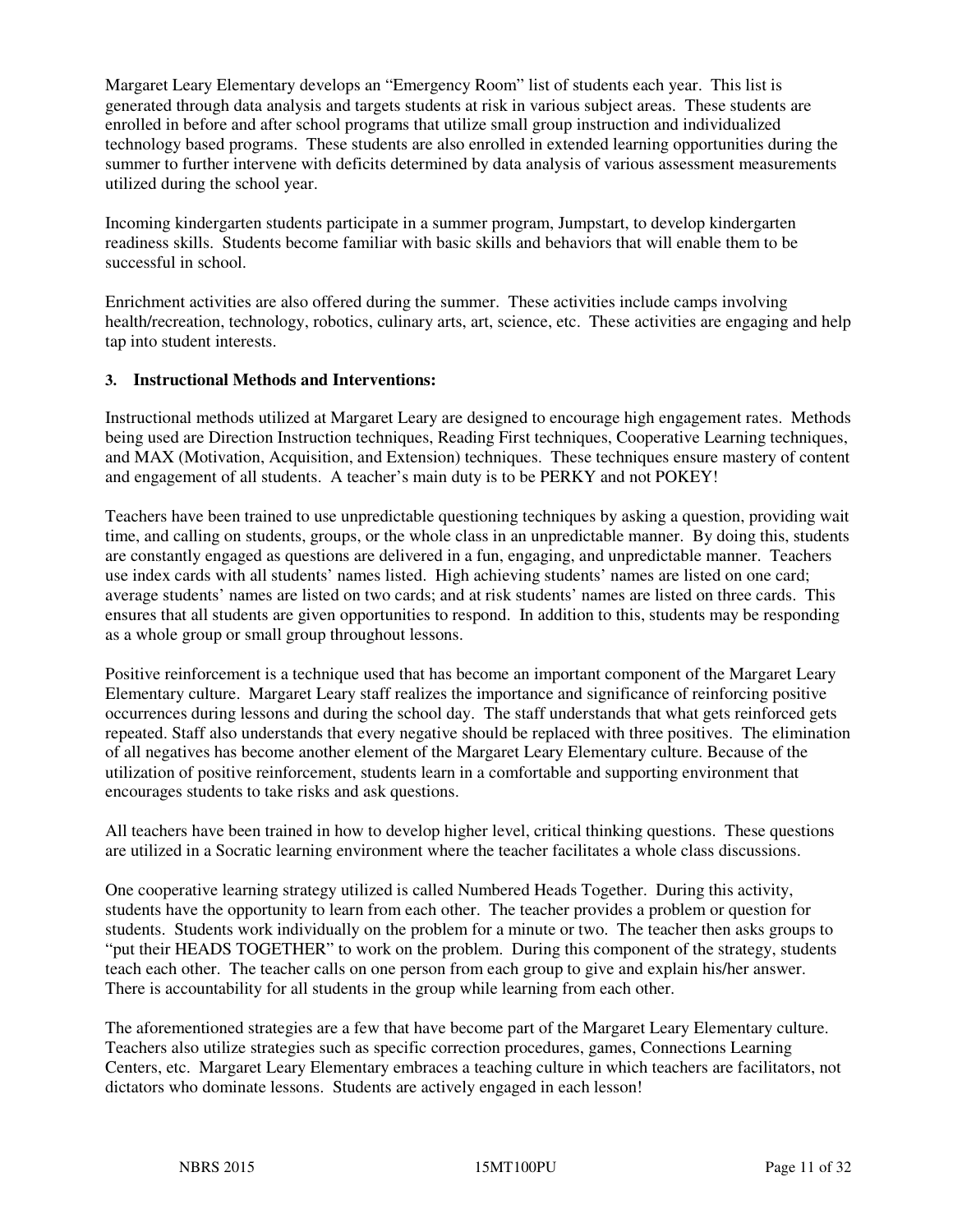#### **1. Assessment Results Narrative Summary:**

Margaret Leary Elementary School's test scores for all groups have consistently increased since 2005-2006. Until last year, all Montana schools participated in the MontCas (Montana Comprehensive Assessment System). The main focus of this system was an assessment of students' progress in reading and mathematics.

Students could achieve one of four different levels of the MontCas Assessment in reading and math. Students could score Advanced, Proficient, Nearing Proficient, or Novice. This narrative addresses the final 2 years of the MontCas Assessment. The following paragraphs will highlight those results.

#### School Year 2012-2013

During the 2012-13 school year, 98% of students in grades three through six scored proficient or advanced on the reading assessment. In analyzing subgroups for the reading assessment, 98% of white students scored proficient or advanced, and 98% of economically disadvantaged students scored proficient or advanced. Of the 98% of students scoring proficient or advanced, 65% scored advanced on the 2012-13 MontCas Reading Assessment. No 10% gaps existed between all students and subgroups.

During the 2012-13 school year, 92% of students in grades three through six scored proficient or advanced on the mathematics assessment. In analyzing subgroups for the mathematics assessment, 93% of white students scored proficient or advanced, and 86% of economically disadvantaged students scored proficient or advanced. Of the 92% of students scoring proficient or advanced, 63% scored advanced on the 2012-13 MontCas Mathematics Assessment. No 10% gaps existed between all students and subgroups.

#### School Year 2011-2012

During the 2011-12 school year, 97% of students in grades three through six scored proficient or advanced on the reading assessment. In analyzing subgroups for the reading assessment, 97% of white students scored proficient or advanced, and 96% of economically disadvantaged students scored proficient or advanced. Of the 97% of students scoring proficient or advanced, 62% scored advanced on the 2011-12 MontCas Reading Assessment. No 10% gaps existed between all students and subgroups.

During the 2011-12 school year, 89% of students in grades three through six scored proficient or advanced on the mathematics assessment. In analyzing subgroups for the mathematics assessment, 89% of white students scored proficient or advanced, and 85% of economically disadvantaged students scored proficient or advanced. Of the 89% of students scoring proficient or advanced, 56% scored advanced on the 2011-12 MontCas Mathematics Assessment. No 10% gaps existed between all students and subgroups.

#### **2. Assessment for Instruction and Learning and Sharing Assessment Results:**

Initially results are reviewed and analyzed by Margaret Leary Elementary School's Continuous School Improvement Team (CSIP Team). Results are analyzed by specifically looking at results by content standards. The team reviews results for each standard and develops a plan to address any areas of concern within the standards.

After the analysis is completed by the school CSIP Team, a presentation is developed to share with staff and parents. A school presentation is shared with all staff along with the plan to address areas of concern. A parent presentation is shared at the school's Open House in the fall, and an additional presentation is shared at an Parent Assessment Meeting hosted in the spring before the summative assessment. In addition to the staff and parent presentations, brochures are developed to post on the school's website, and the brochures are sent home in students' initial report cards each year. Individual student results are reviewed at parent teacher conferences.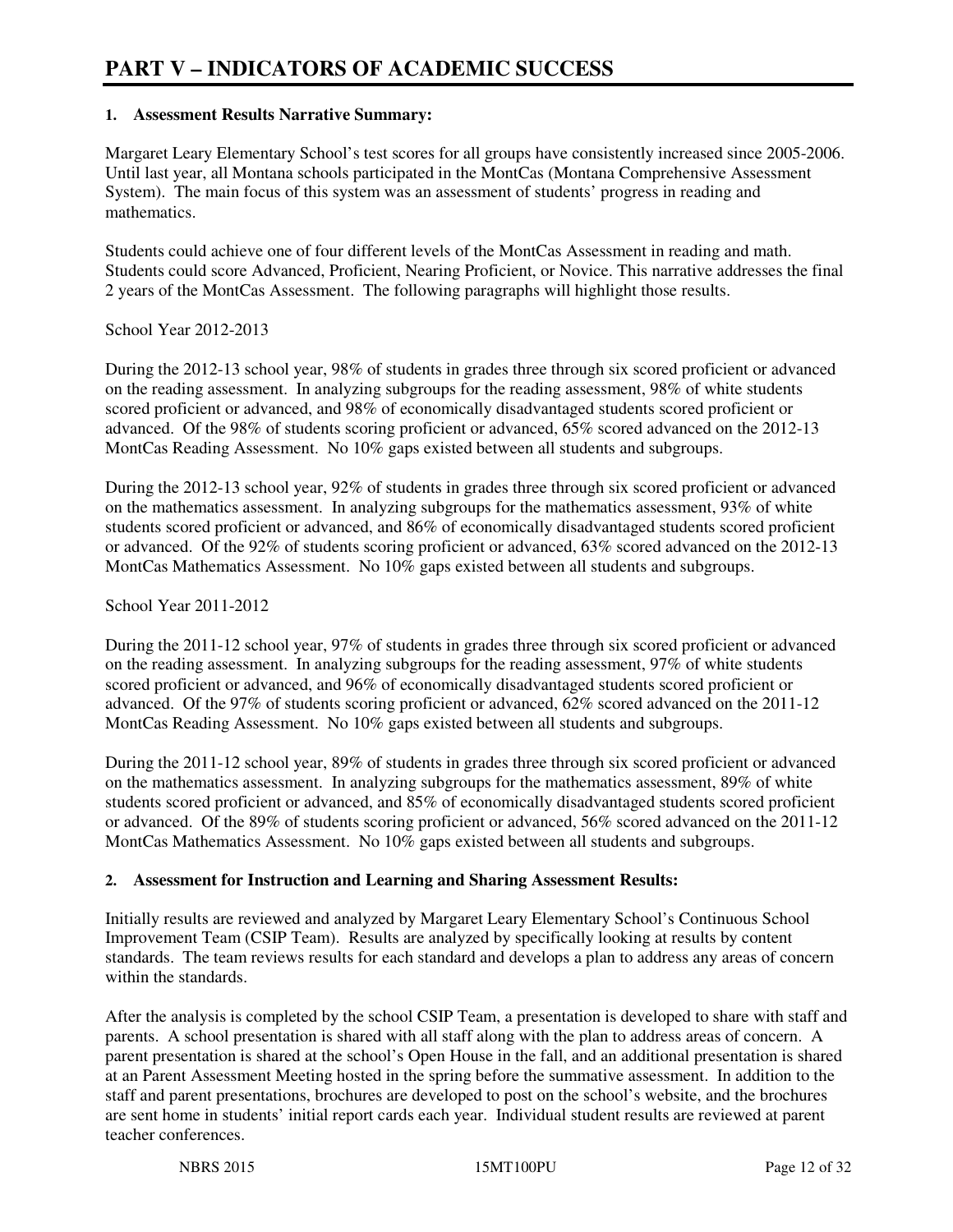Results are used to drive instruction during weekly grade level data meetings. The plan developed by the CSIP team is further explained in these meetings and individual goals are developed for each student and reading/math groups. Data from the core reading and math programs along with additional assessment data is utilized during these grade level data meetings to guide instruction as well.

Margaret Leary Elementary utilizes additional assessments to design instruction. Teachers utilize MAP data (Measures of Academic Progress) for reading and math; DIBELS data (Dynamic Indicators of Basic Early Literacy Skills); and core program formative/interim/summative assessment data. Margaret Leary will also be utilizing the Smarter Balanced Digital Library assessments to inform instruction in the future.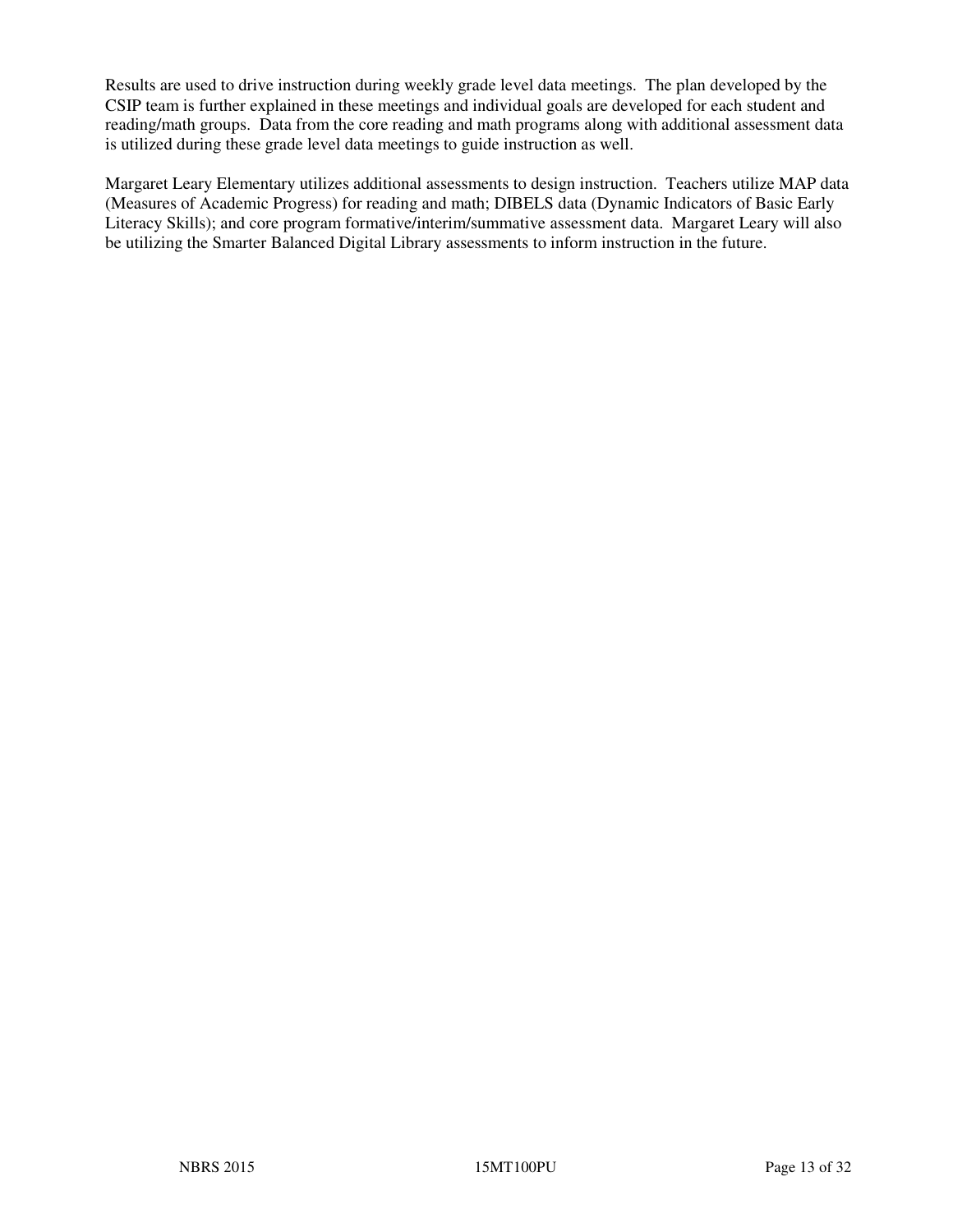#### **1. School Climate/Culture**

Margaret Leary Elementary supports students' academics, social growth, and emotional growth through a systemic process promoting positive reinforcement programs and "teaching the other side of the report card." Various programs and processes have been developed to provide a positive culture for students and staff.

Margaret Leary Elementary has developed universal expectations for all students, staff, and parents. The expectations are posted throughout the school. The school community is taught how to achieve these universal expectations. The school has the same universal expectations for all students in terms of classroom behavior, office behavior, hallway behavior, lunchroom behavior, assembly behavior, playground behavior, etc. These behaviors are the "other side of the report card" which need to be taught. Students learn and practice these behaviors everyday throughout the school year. This provides schoolwide positive structure and support for the school community.

Margaret Leary Elementary has implemented programs that reinforce students for meeting or exceeding these universal expectations. The 200 Club recognizes seven to ten students per day who demonstrate positive behaviors in the school that are aligned with the universals. These students' parents receive a positive parent phone call each day, and their names are entered into a raffle. In addition to these phone calls, every teacher mails one or two positive parent postcards each week. These postcards compliment students on positive behaviors that have been exhibited at school during the week.

Margaret Leary Elementary has adopted an Anti-Bullying Program that provides students and staff with skills to intervene with situations regarding bullying incidents. Weekly classroom meetings are held to discuss situations that might be or could occur during students' lives. Teachers and the school counselor discuss the bullying circle; how to include excluded students; and how to ask for or provide assistance for students in need.

The teaching culture at Margaret Leary is characterized by an environment that promotes diligence and doing whatever it takes to help students be successful in school and in life. Teachers who exhibit these qualities are quickly accepted as being part of the team! Principal's Advisory is held twice per month to allow teachers to anonymously address any ideas or concerns they may have. Staff celebrations are held throughout the year to constantly and continuously thank teachers for going the extra mile for their students and each other!

#### **2. Engaging Families and Community**

One of Margaret Leary Elementary School's foremost strengths is its connection with families and the community. Various activities are hosted to promote family involvement while community organizations are utilized to enhance the academic, social, and emotional growth of students.

Margaret Leary Elementary has hosted Family Math Nights each year. Families are invited to school on an evening to learn and play math games. These games are an extension of the core math curriculum. The games are provided for families to utilize at home and further enhance students' math skills. The parent teacher organization assists by providing a meal for families on this night.

Margaret Leary Elementary also has developed Family Reading Nights and Family Math Fluency Nights as an integral part of its school culture. Each Monday and Wednesday, students take home Family Reading Night raffle tickets. Students read with family members, fill out the raffle ticket, and return it to school the following day to be entered in a weekly raffle. The same process is initiated on Tuesdays and Thursdays for Family Math Fluency night. Students work on math facts on these nights.

Margaret Leary Elementary hosts an Open House each fall to welcome all families. Kindergarten Roundup

NBRS 2015 2015 15MT100PU Page 14 of 32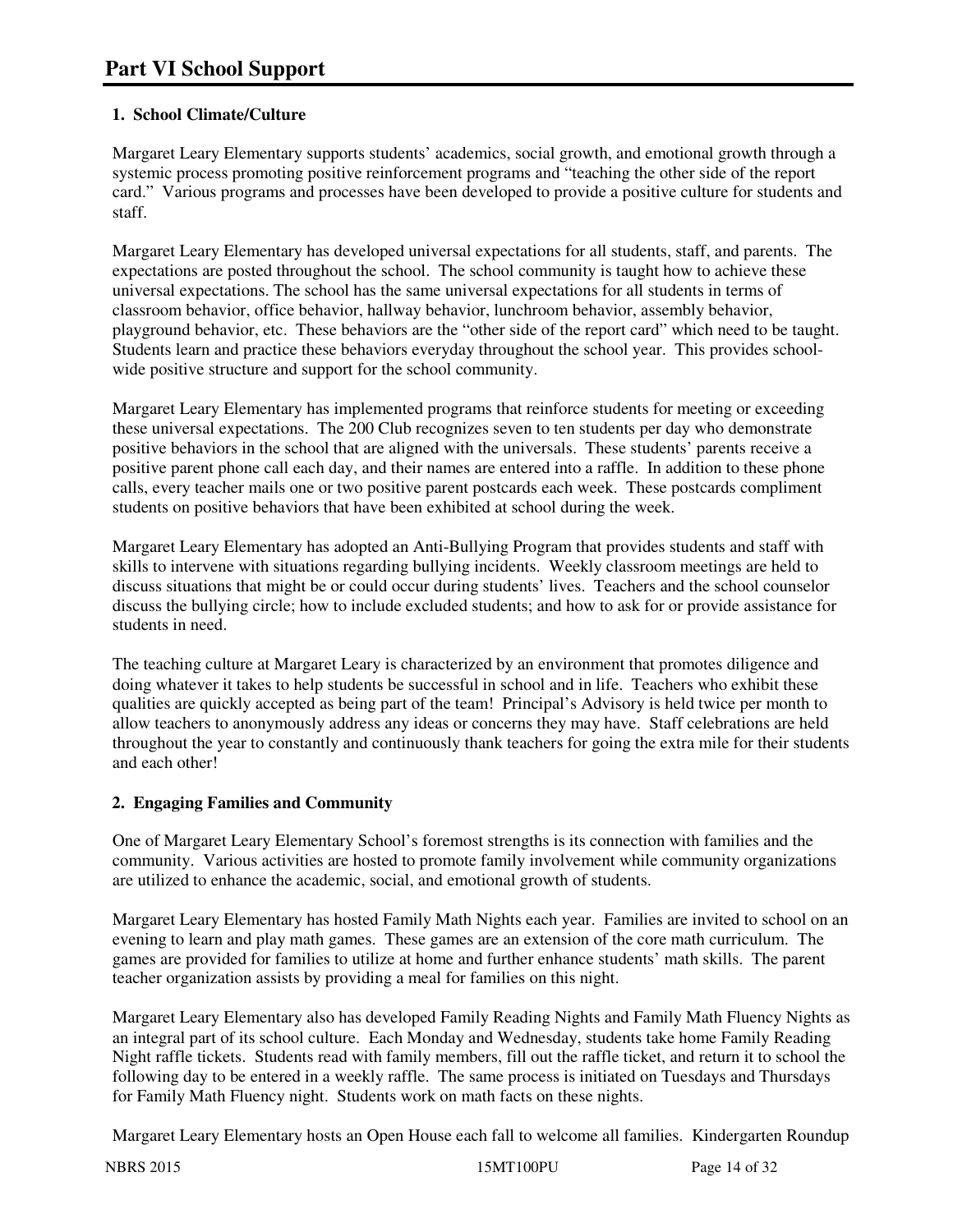is held each spring for new kindergarten families. This allows families to meet teachers, learn about curriculum, and become comfortable with their new school. Other parent involvement activities include winter and spring concerts, a meeting regarding assessment and test scores, school carnival, and participation of parents in the Margaret Leary Milers Running Club.

Margaret Leary has also partnered with various community organizations to enhance students' lives. Big Brothers and Sisters, Altacare Mental Health Services, YMCA, Homestake Lodge XC Ski Program, Butte Ski Club, Butte Silver Bow Community Health, Butte Cares, Butte Silver Bow Health Department, North American Indian Alliance, Butte Education Foundation, Montana Tech of the University of Montana, etc. are a few of the organizations that are consistently involved with the school to help develop the whole child!

#### **3. Professional Development**

Margaret Leary Elementary School's CSIP Team and the district curriculum director determine professional development needs each year. Needs are driven by standards; student data analysis; and yearly teacher surveys. The team understands that professional development is on-going for all staff.

Professional development is delivered through district-wide professional development days and through weekly school meetings. Margaret Leary Elementary has implemented a Mustang Mentors program that provides weekly common planning time for professional development.

A school instructional coach is instrumental in providing professional development throughout the school year. The coach works with the district curriculum director and other district coaches to provide on-going professional development for all teachers while serving as a mentor for new teachers. The coach provides training for implementation of new programs and ensures that the programs are implemented with fidelity through year-long daily walk-throughs and side by side coaching. The coach also hosts professional development data meetings twice per month with each grade level. These meetings give insight into professional development needs for various grade levels and the entire school.

Another key component of professional development at Margaret Leary Elementary School is providing follow-up professional development. "One shot" professional development is not effective. Continual follow up sessions for core areas are provided yearly for staff.

A clear example of how activities impact school improvement is the utilization of various professional development which was provided by the Reading First Initiative. The implementation of a new core reading program over a decade ago was complemented by school participation in Reading First training. Due to the combination of these two curriculum adoptions, Margaret Leary Elementary began to experience great success with students' reading abilities. Because of this, Margaret Leary provides professional development regarding the core curriculum and Reading First every year, and throughout the year. The school has developed a "Focus of the Month" that is dedicated to specific areas of the curriculum and teaching strategies. This "focus" is determined by analyzing student data each month.

Teachers and administrators are dedicated to attending professional development sessions as a team. Margaret Leary Elementary is cognizant of the power of embracing professional development from the top down and bottom up. All stakeholders need to be involved for successful implementation and on-going success.

#### **4. School Leadership**

School leadership lives by the philosophy that a leader will make a significant difference by being visible, being involved, being positive, and surrounding him/herself with great educators. Decisions are made based on what a school's best teachers would embrace. As a leader, decisions should be made based on what the school's best teachers would think. As a teacher, decisions should be made based on what the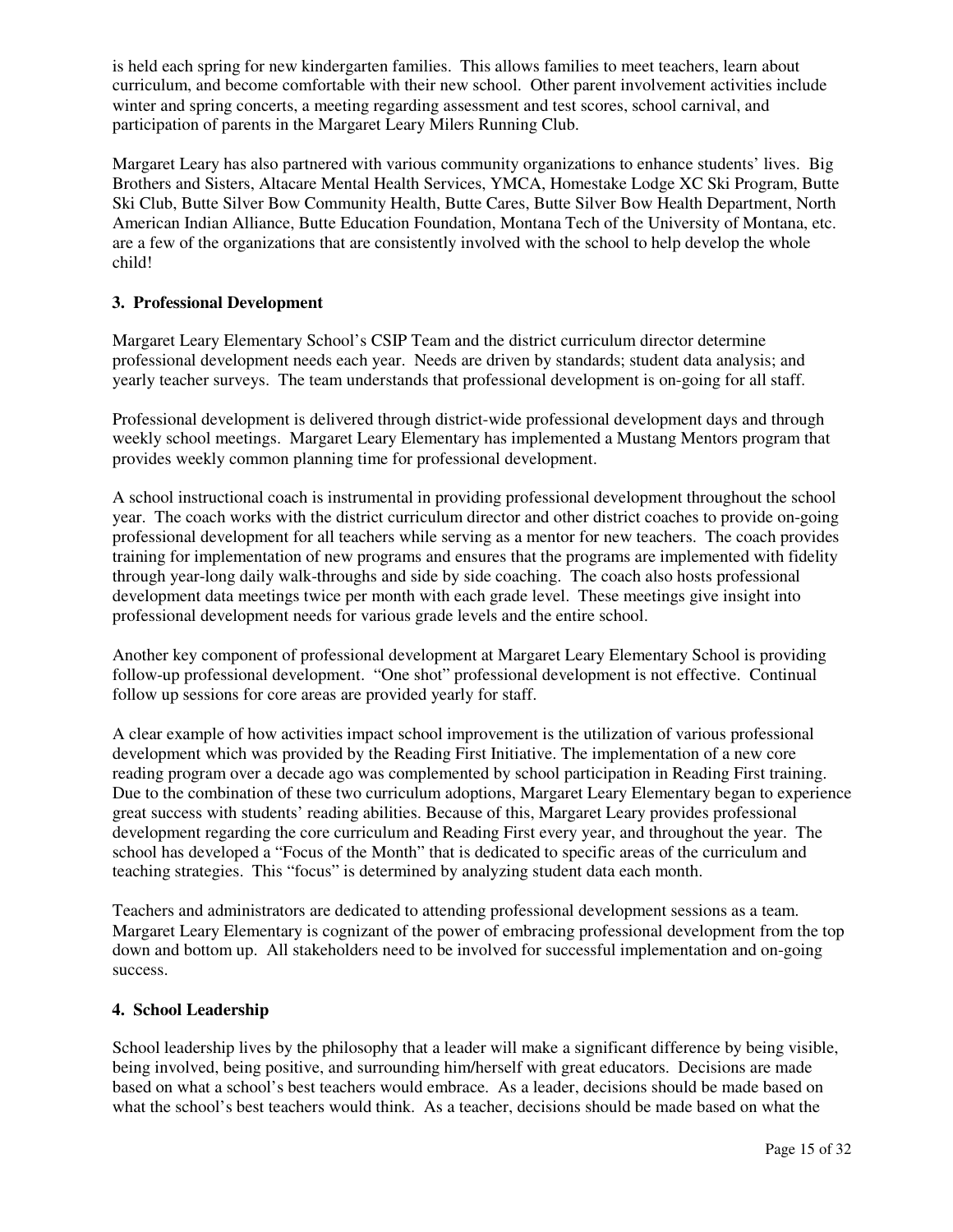class's best students would think. This is an embedded philosophy of the Margaret Leary Elementary culture.

Leadership also embraces shared and data based decision making. Decisions made for the betterment of student learning are determined by data analysis. Margaret Leary Elementary consistently and constantly analyzes student data throughout the year. Teams make student decisions based on data.

As mentioned earlier in the National Blue Ribbon School application, Margaret Leary Elementary lives by the motto, "We believe our students are fine china! Our china must be handled with care and polished with praise!" Leadership walks this talk each and every day in the classrooms, in the hallways, in the lunchroom, in the office, on the playground, and in the community. A leader needs to live by the philosophy of the school each and every day, and he/she needs to model it for the school community!

The school has a unified and well-functioning team of leaders as evidenced by the success Margaret Leary has experienced in implementing curriculum, programs, and various initiatives. Past success has empowered the leadership team as the staff trusts and respects the team. Staff members are on the same page in doing what is best for the school and its students. Change is difficult for many, but the school culture has adopted the philosophy, "If it's not broken, don't fix it. BREAK IT, and make it even better!"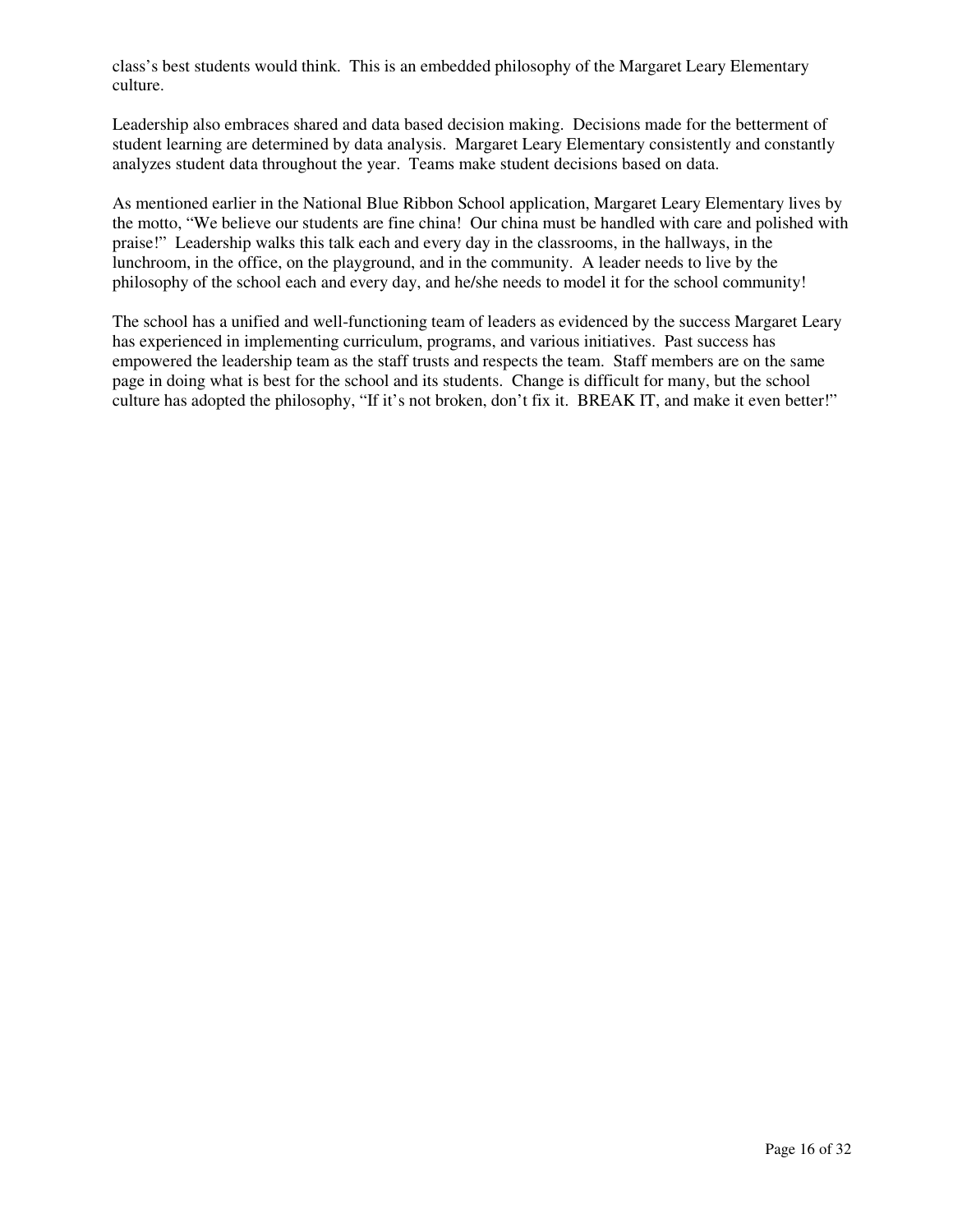| <b>Subject:</b> Math                | <b>Test: MontCas CRT</b>             |
|-------------------------------------|--------------------------------------|
| <b>All Students Tested/Grade: 3</b> | <b>Edition/Publication Year: N/A</b> |
| <b>Publisher:</b> Measured Progress |                                      |

| School Year                                      | $2012 - 2013$   | 2011-2012 | 2010-2011 | 2009-2010       | 2008-2009 |
|--------------------------------------------------|-----------------|-----------|-----------|-----------------|-----------|
| Testing month                                    | Mar             | Mar       | Mar       | Mar             | Mar       |
| <b>SCHOOL SCORES*</b>                            |                 |           |           |                 |           |
| Proficient and above                             | 98              | 87        | 87        | 92              | 72        |
| Advanced                                         | $\overline{74}$ | 67        | 63        | $\overline{54}$ | 52        |
| Number of students tested                        | 34              | 46        | 38        | 37              | 46        |
| Percent of total students tested                 | 100             | 100       | 100       | 100             | 100       |
| Number of students tested with                   |                 |           |           |                 |           |
| alternative assessment                           |                 |           |           |                 |           |
| % of students tested with                        |                 |           |           |                 |           |
| alternative assessment                           |                 |           |           |                 |           |
| <b>SUBGROUP SCORES</b>                           |                 |           |           |                 |           |
| 1. Free and Reduced-Price                        |                 |           |           |                 |           |
| Meals/Socio-Economic/                            |                 |           |           |                 |           |
| <b>Disadvantaged Students</b>                    |                 |           |           |                 |           |
| Proficient and above                             | 94              | 81        | 78        | 87              | 75        |
| Advanced                                         | 67              | 45        | 61        | 47              | 50        |
| Number of students tested                        | 15              | 22        | 18        | 15              | 24        |
| 2. Students receiving Special                    |                 |           |           |                 |           |
| <b>Education</b>                                 |                 |           |           |                 |           |
| Proficient and above                             |                 |           |           |                 |           |
| Advanced                                         |                 |           |           |                 |           |
| Number of students tested                        |                 |           |           |                 |           |
| 3. English Language Learner                      |                 |           |           |                 |           |
| <b>Students</b>                                  |                 |           |           |                 |           |
| Proficient and above                             |                 |           |           |                 |           |
| Advanced                                         |                 |           |           |                 |           |
| Number of students tested                        |                 |           |           |                 |           |
| 4. Hispanic or Latino                            |                 |           |           |                 |           |
| <b>Students</b>                                  |                 |           |           |                 |           |
| Proficient and above                             |                 |           |           |                 |           |
| Advanced                                         |                 |           |           |                 |           |
| Number of students tested                        |                 |           |           |                 |           |
| 5. African-American<br><b>Students</b>           |                 |           |           |                 |           |
| Proficient and above                             |                 |           |           |                 |           |
| Advanced                                         |                 |           |           |                 |           |
| Number of students tested                        |                 |           |           |                 |           |
|                                                  |                 |           |           |                 |           |
| <b>6. Asian Students</b><br>Proficient and above |                 |           |           |                 |           |
| Advanced                                         |                 |           |           |                 |           |
| Number of students tested                        |                 |           |           |                 |           |
|                                                  |                 |           |           |                 |           |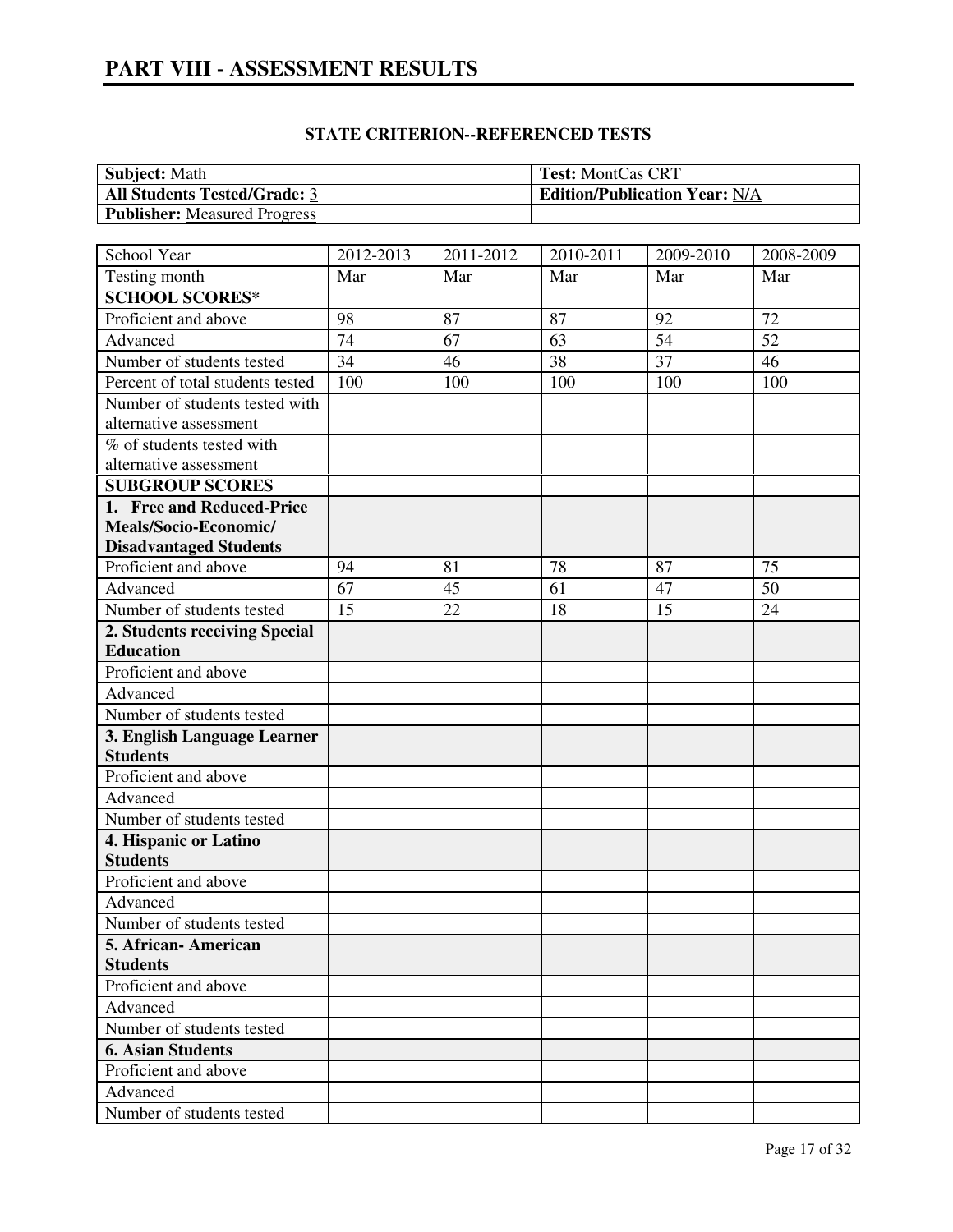| School Year                      | 2012-2013 | 2011-2012 | 2010-2011 | 2009-2010 | 2008-2009 |
|----------------------------------|-----------|-----------|-----------|-----------|-----------|
| 7. American Indian or            |           |           |           |           |           |
| <b>Alaska Native Students</b>    |           |           |           |           |           |
| Proficient and above             |           |           |           |           |           |
| Advanced                         |           |           |           |           |           |
| Number of students tested        |           |           |           |           |           |
| 8. Native Hawaiian or other      |           |           |           |           |           |
| <b>Pacific Islander Students</b> |           |           |           |           |           |
| Proficient and above             |           |           |           |           |           |
| Advanced                         |           |           |           |           |           |
| Number of students tested        |           |           |           |           |           |
| 9. White Students                |           |           |           |           |           |
| Proficient and above             | 99        | 91        | 89        | 91        | 69        |
| Advanced                         | 75        | 69        | 64        | 53        | 48        |
| Number of students tested        | 32        | 45        | 36        | 34        | 42        |
| 10. Two or More Races            |           |           |           |           |           |
| identified Students              |           |           |           |           |           |
| Proficient and above             |           |           |           |           |           |
| Advanced                         |           |           |           |           |           |
| Number of students tested        |           |           |           |           |           |
| 11. Other 1: Other 1             |           |           |           |           |           |
| Proficient and above             |           |           |           |           |           |
| Advanced                         |           |           |           |           |           |
| Number of students tested        |           |           |           |           |           |
| 12. Other 2: Other 2             |           |           |           |           |           |
| Proficient and above             |           |           |           |           |           |
| Advanced                         |           |           |           |           |           |
| Number of students tested        |           |           |           |           |           |
| 13. Other 3: Other 3             |           |           |           |           |           |
| Proficient and above             |           |           |           |           |           |
| Advanced                         |           |           |           |           |           |
| Number of students tested        |           |           |           |           |           |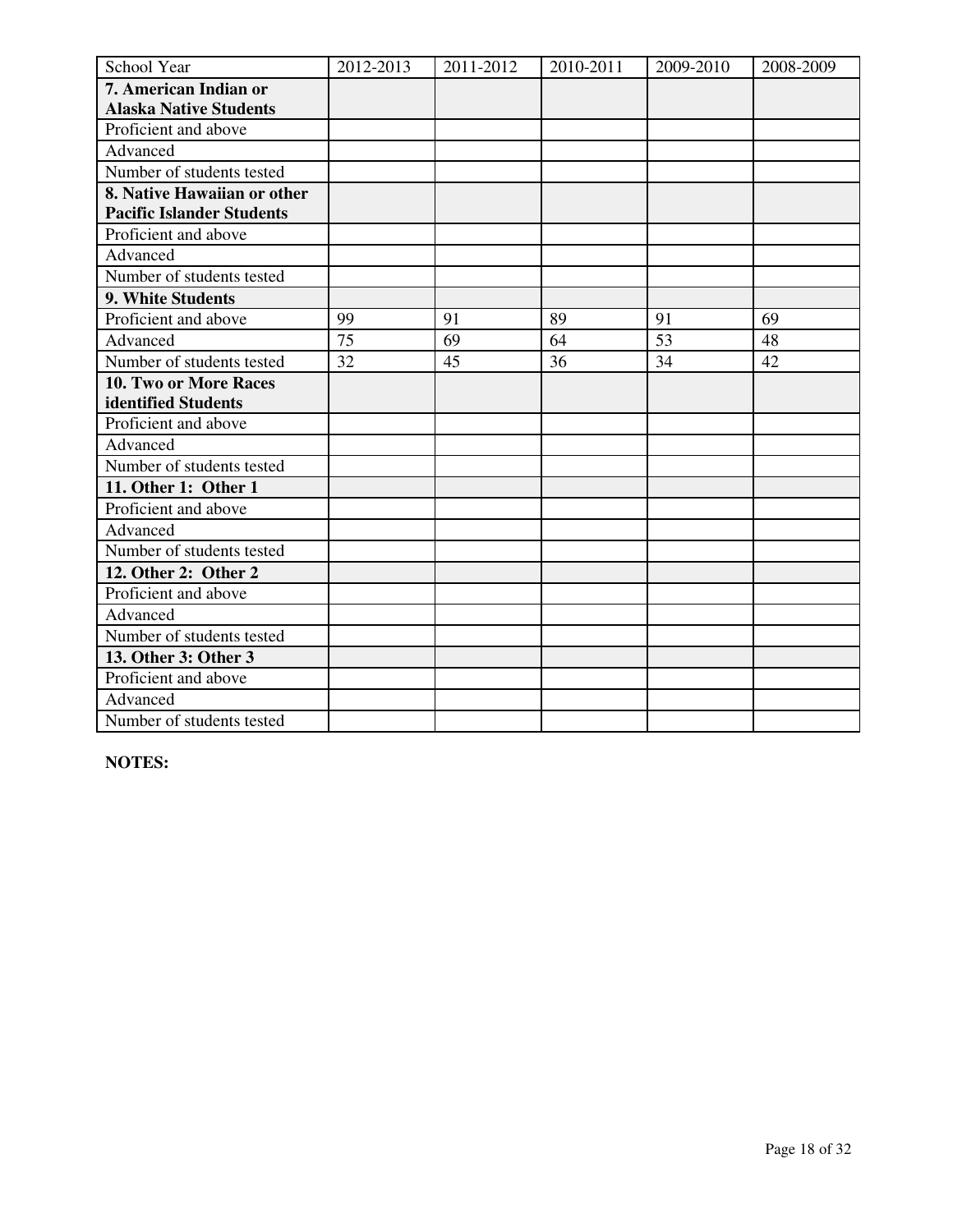| <b>Subject: Math</b>                | <b>Test: MontCas CRT</b>             |
|-------------------------------------|--------------------------------------|
| <b>All Students Tested/Grade: 4</b> | <b>Edition/Publication Year: N/A</b> |
| Publisher: Measured Progress        |                                      |

| School Year                      | 2012-2013 | 2011-2012 | 2010-2011 | 2009-2010 | 2008-2009 |
|----------------------------------|-----------|-----------|-----------|-----------|-----------|
| Testing month                    | Mar       | Mar       | Mar       | Mar       | Mar       |
| <b>SCHOOL SCORES*</b>            |           |           |           |           |           |
| Proficient and above             | 79        | 91        | 98        | 72        | 87        |
| Advanced                         | 36        | 67        | 53        | 36        | 52        |
| Number of students tested        | 47        | 42        | 43        | 47        | 46        |
| Percent of total students tested | 100       | 100       | 100       | 100       | 100       |
| Number of students tested with   |           |           |           |           |           |
| alternative assessment           |           |           |           |           |           |
| % of students tested with        |           |           |           |           |           |
| alternative assessment           |           |           |           |           |           |
| <b>SUBGROUP SCORES</b>           |           |           |           |           |           |
| 1. Free and Reduced-Price        |           |           |           |           |           |
| Meals/Socio-Economic/            |           |           |           |           |           |
| <b>Disadvantaged Students</b>    |           |           |           |           |           |
| Proficient and above             | 67        | 100       | 91        | 69        | 88        |
| Advanced                         | 29        | 50        | 48        | 19        | 53        |
| Number of students tested        | 21        | 16        | 23        | 26        | 17        |
| 2. Students receiving Special    |           |           |           |           |           |
| <b>Education</b>                 |           |           |           |           |           |
| Proficient and above             |           |           |           |           |           |
| Advanced                         |           |           |           |           |           |
| Number of students tested        |           |           |           |           |           |
| 3. English Language Learner      |           |           |           |           |           |
| <b>Students</b>                  |           |           |           |           |           |
| Proficient and above             |           |           |           |           |           |
| Advanced                         |           |           |           |           |           |
| Number of students tested        |           |           |           |           |           |
| 4. Hispanic or Latino            |           |           |           |           |           |
| <b>Students</b>                  |           |           |           |           |           |
| Proficient and above             |           |           |           |           |           |
| Advanced                         |           |           |           |           |           |
| Number of students tested        |           |           |           |           |           |
| 5. African- American             |           |           |           |           |           |
| <b>Students</b>                  |           |           |           |           |           |
| Proficient and above             |           |           |           |           |           |
| Advanced                         |           |           |           |           |           |
| Number of students tested        |           |           |           |           |           |
| <b>6. Asian Students</b>         |           |           |           |           |           |
| Proficient and above             |           |           |           |           |           |
| Advanced                         |           |           |           |           |           |
| Number of students tested        |           |           |           |           |           |
| 7. American Indian or            |           |           |           |           |           |
| <b>Alaska Native Students</b>    |           |           |           |           |           |
| Proficient and above             |           |           |           |           |           |
| Advanced                         |           |           |           |           |           |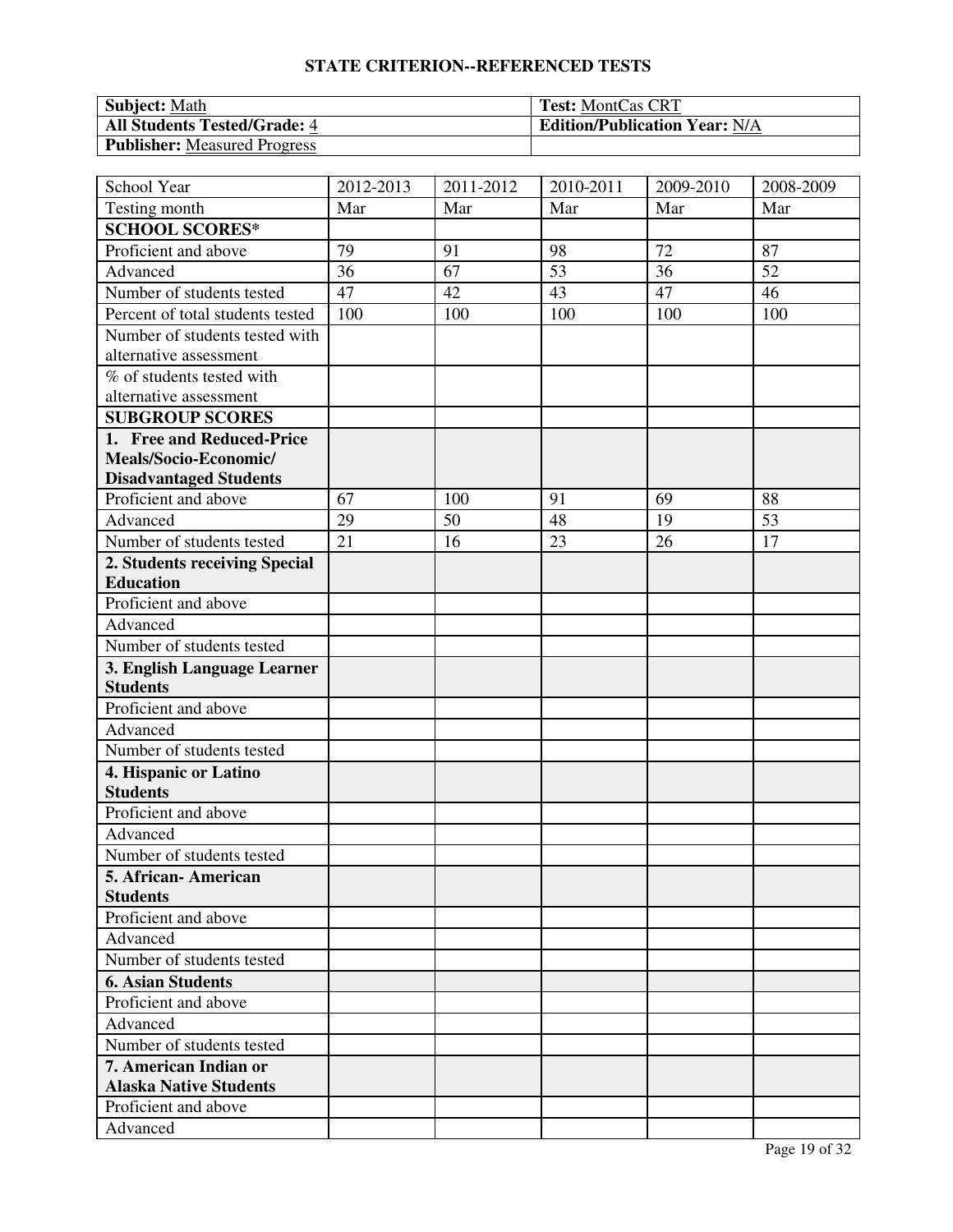| School Year                      | 2012-2013 | 2011-2012 | 2010-2011 | 2009-2010 | 2008-2009 |
|----------------------------------|-----------|-----------|-----------|-----------|-----------|
| Number of students tested        |           |           |           |           |           |
| 8. Native Hawaiian or other      |           |           |           |           |           |
| <b>Pacific Islander Students</b> |           |           |           |           |           |
| Proficient and above             |           |           |           |           |           |
| Advanced                         |           |           |           |           |           |
| Number of students tested        |           |           |           |           |           |
| 9. White Students                |           |           |           |           |           |
| Proficient and above             | 78        | 95        | 95        | 71        | 87        |
| Advanced                         | 43        | 66        | 53        | 38        | 51        |
| Number of students tested        | 46        | 41        | 36        | 42        | 45        |
| 10. Two or More Races            |           |           |           |           |           |
| identified Students              |           |           |           |           |           |
| Proficient and above             |           |           |           |           |           |
| Advanced                         |           |           |           |           |           |
| Number of students tested        |           |           |           |           |           |
| 11. Other 1: Other 1             |           |           |           |           |           |
| Proficient and above             |           |           |           |           |           |
| Advanced                         |           |           |           |           |           |
| Number of students tested        |           |           |           |           |           |
| 12. Other 2: Other 2             |           |           |           |           |           |
| Proficient and above             |           |           |           |           |           |
| Advanced                         |           |           |           |           |           |
| Number of students tested        |           |           |           |           |           |
| 13. Other 3: Other 3             |           |           |           |           |           |
| Proficient and above             |           |           |           |           |           |
| Advanced                         |           |           |           |           |           |
| Number of students tested        |           |           |           |           |           |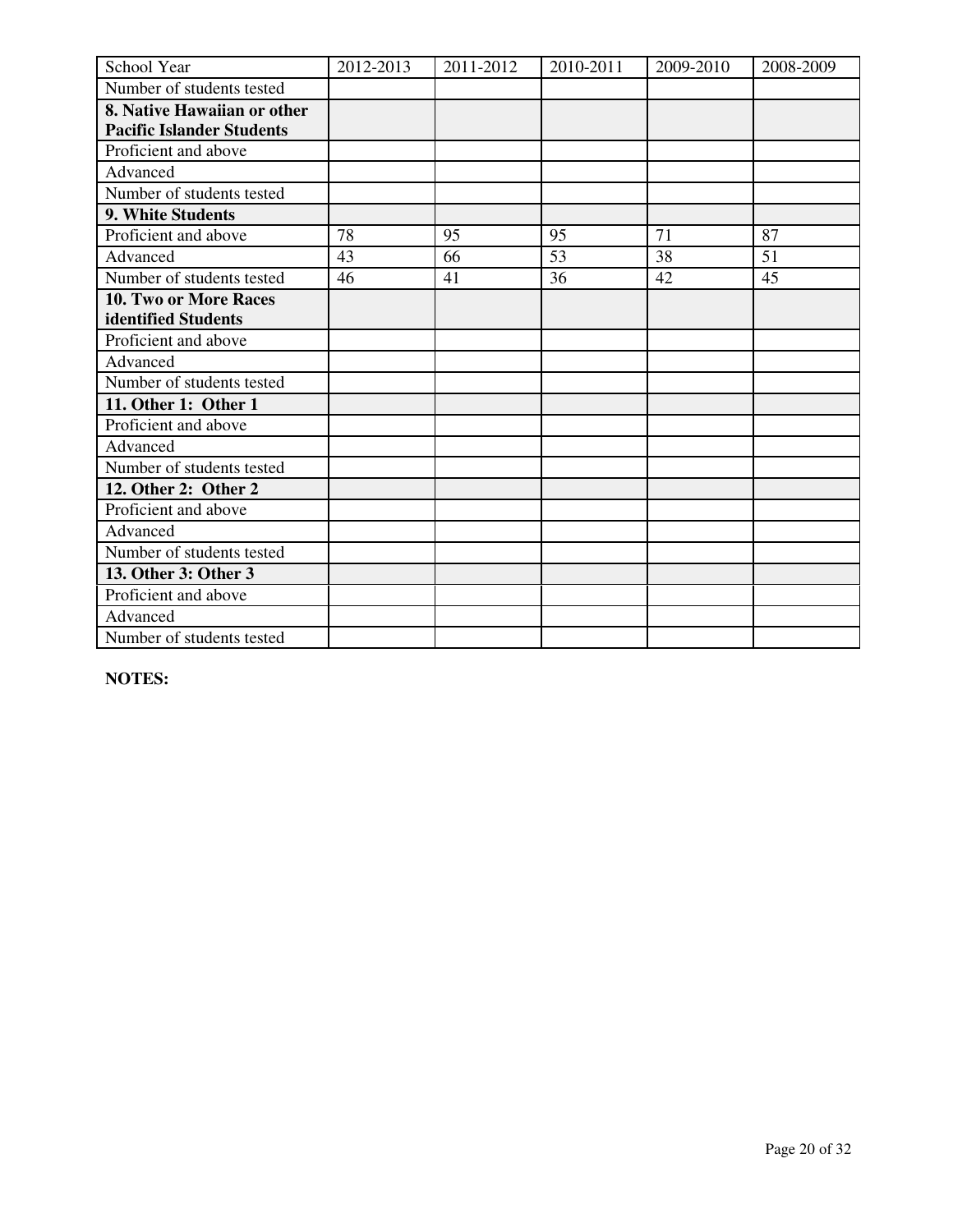| <b>Subject: Math</b>                | <b>Test: MontCas CRT</b>             |
|-------------------------------------|--------------------------------------|
| <b>All Students Tested/Grade: 5</b> | <b>Edition/Publication Year: N/A</b> |
| <b>Publisher:</b> Measured Progress |                                      |

| School Year                      | 2012-2013 | 2011-2012 | 2010-2011 | 2009-2010 | 2008-2009 |
|----------------------------------|-----------|-----------|-----------|-----------|-----------|
| Testing month                    | Mar       | Mar       | Mar       | Mar       | Mar       |
| <b>SCHOOL SCORES*</b>            |           |           |           |           |           |
| Proficient and above             | 91        | 87        | 78        | 81        | 86        |
| Advanced                         | 55        | 67        | 58        | 48        | 56        |
| Number of students tested        | 42        | 45        | 40        | 48        | 43        |
| Percent of total students tested | 100       | 100       | 100       | 100       | 100       |
| Number of students tested with   |           |           |           |           |           |
| alternative assessment           |           |           |           |           |           |
| % of students tested with        |           |           |           |           |           |
| alternative assessment           |           |           |           |           |           |
| <b>SUBGROUP SCORES</b>           |           |           |           |           |           |
| 1. Free and Reduced-Price        |           |           |           |           |           |
| Meals/Socio-Economic/            |           |           |           |           |           |
| <b>Disadvantaged Students</b>    |           |           |           |           |           |
| Proficient and above             | 95        | 79        | 70        | 71        | 67        |
| Advanced                         | 45        | 58        | 50        | 33        | 42        |
| Number of students tested        | 21        | 19        | 20        | 24        | 12        |
| 2. Students receiving Special    |           |           |           |           |           |
| <b>Education</b>                 |           |           |           |           |           |
| Proficient and above             |           |           |           |           |           |
| Advanced                         |           |           |           |           |           |
| Number of students tested        |           |           |           |           |           |
| 3. English Language Learner      |           |           |           |           |           |
| <b>Students</b>                  |           |           |           |           |           |
| Proficient and above             |           |           |           |           |           |
| Advanced                         |           |           |           |           |           |
| Number of students tested        |           |           |           |           |           |
| 4. Hispanic or Latino            |           |           |           |           |           |
| <b>Students</b>                  |           |           |           |           |           |
| Proficient and above             |           |           |           |           |           |
| Advanced                         |           |           |           |           |           |
| Number of students tested        |           |           |           |           |           |
| 5. African-American              |           |           |           |           |           |
| <b>Students</b>                  |           |           |           |           |           |
| Proficient and above             |           |           |           |           |           |
| Advanced                         |           |           |           |           |           |
| Number of students tested        |           |           |           |           |           |
| <b>6. Asian Students</b>         |           |           |           |           |           |
| Proficient and above             |           |           |           |           |           |
| Advanced                         |           |           |           |           |           |
| Number of students tested        |           |           |           |           |           |
| 7. American Indian or            |           |           |           |           |           |
| <b>Alaska Native Students</b>    |           |           |           |           |           |
| Proficient and above             |           |           |           |           |           |
| Advanced                         |           |           |           |           |           |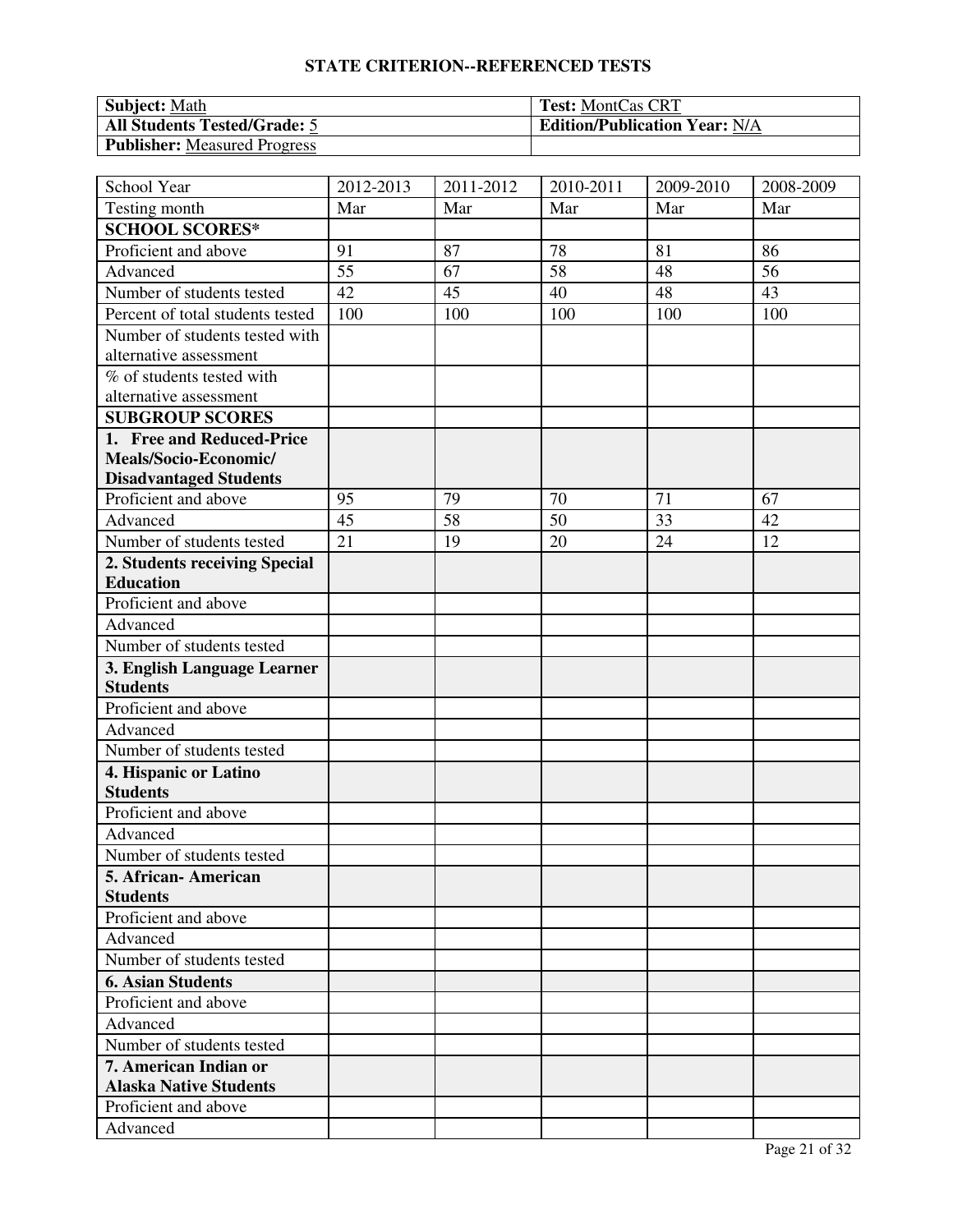| School Year                      | 2012-2013 | 2011-2012 | 2010-2011 | 2009-2010 | 2008-2009 |
|----------------------------------|-----------|-----------|-----------|-----------|-----------|
| Number of students tested        |           |           |           |           |           |
| 8. Native Hawaiian or other      |           |           |           |           |           |
| <b>Pacific Islander Students</b> |           |           |           |           |           |
| Proficient and above             |           |           |           |           |           |
| Advanced                         |           |           |           |           |           |
| Number of students tested        |           |           |           |           |           |
| 9. White Students                |           |           |           |           |           |
| Proficient and above             | 93        | 100       | 80        | 91        | 88        |
| Advanced                         | 55        | 81        | 61        | 46        | 58        |
| Number of students tested        | 40        | 36        | 36        | 46        | 40        |
| 10. Two or More Races            |           |           |           |           |           |
| identified Students              |           |           |           |           |           |
| Proficient and above             |           |           |           |           |           |
| Advanced                         |           |           |           |           |           |
| Number of students tested        |           |           |           |           |           |
| 11. Other 1: Other 1             |           |           |           |           |           |
| Proficient and above             |           |           |           |           |           |
| Advanced                         |           |           |           |           |           |
| Number of students tested        |           |           |           |           |           |
| 12. Other 2: Other 2             |           |           |           |           |           |
| Proficient and above             |           |           |           |           |           |
| Advanced                         |           |           |           |           |           |
| Number of students tested        |           |           |           |           |           |
| 13. Other 3: Other 3             |           |           |           |           |           |
| Proficient and above             |           |           |           |           |           |
| Advanced                         |           |           |           |           |           |
| Number of students tested        |           |           |           |           |           |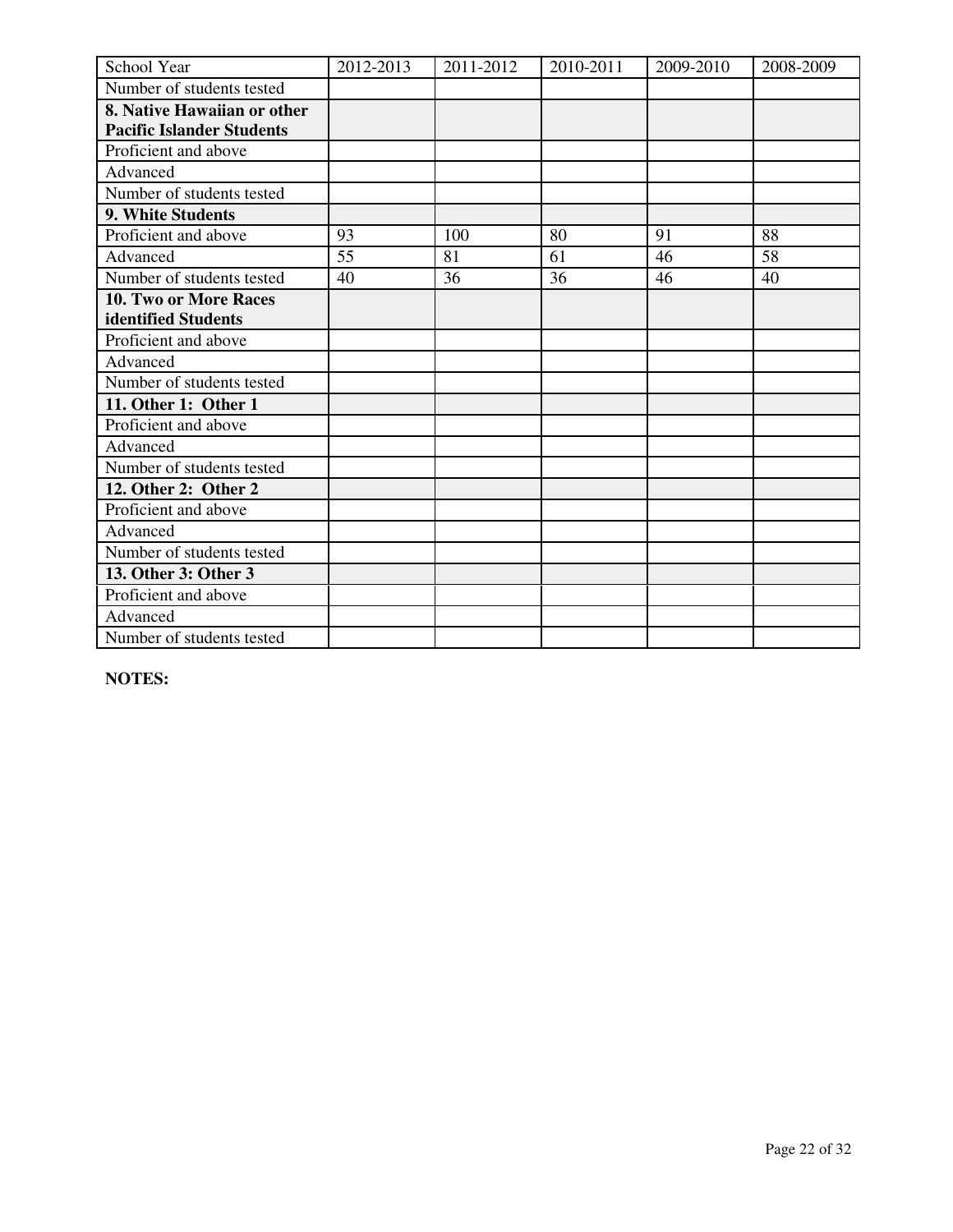| <b>Subject: Math</b>                | <b>Test: MontCas CRT</b>             |
|-------------------------------------|--------------------------------------|
| <b>All Students Tested/Grade: 6</b> | <b>Edition/Publication Year: N/A</b> |
| <b>Publisher:</b> Measured Progress |                                      |

| School Year                      | 2012-2013 | 2011-2012 | 2010-2011 | 2009-2010 | 2008-2009 |
|----------------------------------|-----------|-----------|-----------|-----------|-----------|
| Testing month                    | Mar       | Mar       | Mar       | Mar       | Mar       |
| <b>SCHOOL SCORES*</b>            |           |           |           |           |           |
| Proficient and above             | 89        | 78        | 81        | 68        | 74        |
| Advanced                         | 55        | 54        | 48        | 44        | 37        |
| Number of students tested        | 44        | 41        | 48        | 45        | 41        |
| Percent of total students tested | 100       | 100       | 100       | 100       | 100       |
| Number of students tested with   |           |           |           |           |           |
| alternative assessment           |           |           |           |           |           |
| % of students tested with        |           |           |           |           |           |
| alternative assessment           |           |           |           |           |           |
| <b>SUBGROUP SCORES</b>           |           |           |           |           |           |
| 1. Free and Reduced-Price        |           |           |           |           |           |
| Meals/Socio-Economic/            |           |           |           |           |           |
| <b>Disadvantaged Students</b>    |           |           |           |           |           |
| Proficient and above             | 86        | 75        | 81        | 50        | 56        |
| Advanced                         | 41        | 45        | 43        | 28        | 28        |
| Number of students tested        | 17        | 20        | 21        | 18        | 18        |
| 2. Students receiving Special    |           |           |           |           |           |
| <b>Education</b>                 |           |           |           |           |           |
| Proficient and above             |           |           |           |           |           |
| Advanced                         |           |           |           |           |           |
| Number of students tested        |           |           |           |           |           |
| 3. English Language Learner      |           |           |           |           |           |
| <b>Students</b>                  |           |           |           |           |           |
| Proficient and above             |           |           |           |           |           |
| Advanced                         |           |           |           |           |           |
| Number of students tested        |           |           |           |           |           |
| 4. Hispanic or Latino            |           |           |           |           |           |
| <b>Students</b>                  |           |           |           |           |           |
| Proficient and above             |           |           |           |           |           |
| Advanced                         |           |           |           |           |           |
| Number of students tested        |           |           |           |           |           |
| 5. African-American              |           |           |           |           |           |
| <b>Students</b>                  |           |           |           |           |           |
| Proficient and above             |           |           |           |           |           |
| Advanced                         |           |           |           |           |           |
| Number of students tested        |           |           |           |           |           |
| <b>6. Asian Students</b>         |           |           |           |           |           |
| Proficient and above             |           |           |           |           |           |
| Advanced                         |           |           |           |           |           |
| Number of students tested        |           |           |           |           |           |
| 7. American Indian or            |           |           |           |           |           |
| <b>Alaska Native Students</b>    |           |           |           |           |           |
| Proficient and above             |           |           |           |           |           |
| Advanced                         |           |           |           |           |           |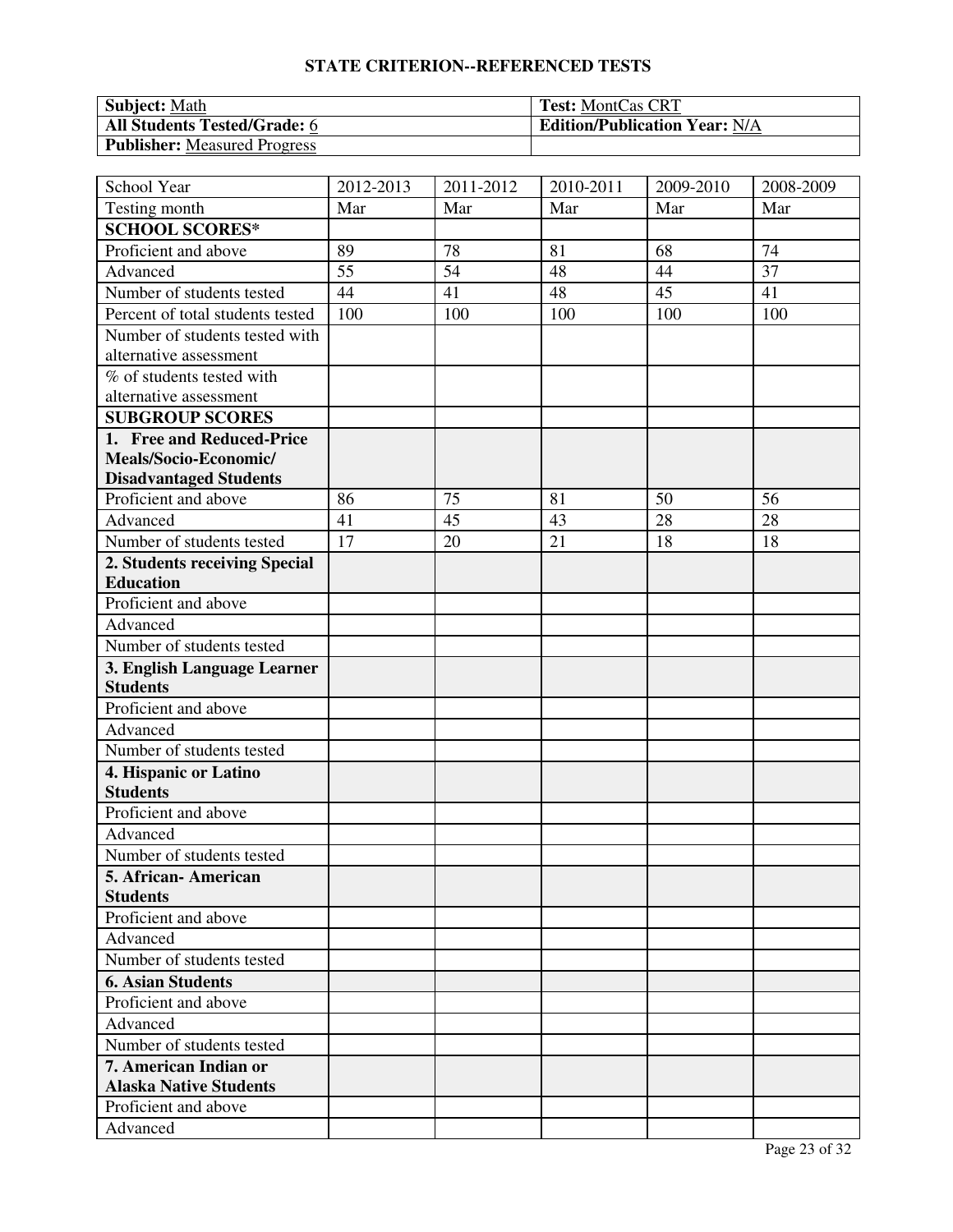| School Year                      | 2012-2013 | 2011-2012 | 2010-2011 | 2009-2010 | 2008-2009 |
|----------------------------------|-----------|-----------|-----------|-----------|-----------|
| Number of students tested        |           |           |           |           |           |
| 8. Native Hawaiian or other      |           |           |           |           |           |
| <b>Pacific Islander Students</b> |           |           |           |           |           |
| Proficient and above             |           |           |           |           |           |
| Advanced                         |           |           |           |           |           |
| Number of students tested        |           |           |           |           |           |
| 9. White Students                |           |           |           |           |           |
| Proficient and above             | 94        | 79        | 81        | 72        | 74        |
| Advanced                         | 60        | 53        | 47        | 49        | 37        |
| Number of students tested        | 35        | 38        | 47        | 39        | 41        |
| 10. Two or More Races            |           |           |           |           |           |
| identified Students              |           |           |           |           |           |
| Proficient and above             |           |           |           |           |           |
| Advanced                         |           |           |           |           |           |
| Number of students tested        |           |           |           |           |           |
| 11. Other 1: Other 1             |           |           |           |           |           |
| Proficient and above             |           |           |           |           |           |
| Advanced                         |           |           |           |           |           |
| Number of students tested        |           |           |           |           |           |
| 12. Other 2: Other 2             |           |           |           |           |           |
| Proficient and above             |           |           |           |           |           |
| Advanced                         |           |           |           |           |           |
| Number of students tested        |           |           |           |           |           |
| 13. Other 3: Other 3             |           |           |           |           |           |
| Proficient and above             |           |           |           |           |           |
| Advanced                         |           |           |           |           |           |
| Number of students tested        |           |           |           |           |           |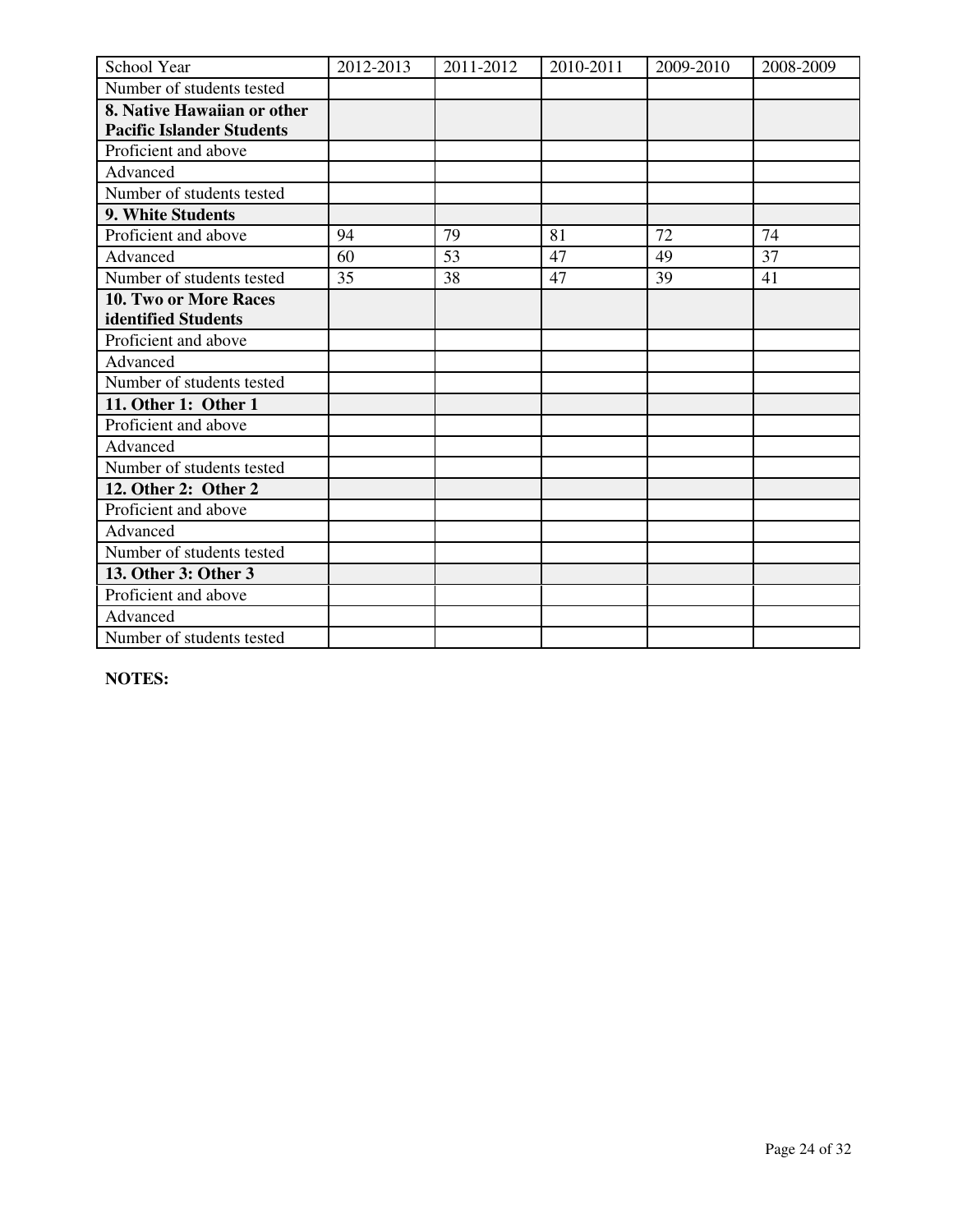| <b>Subject:</b> Reading/ELA         | <b>Test: MontCas CRT</b>             |
|-------------------------------------|--------------------------------------|
| <b>All Students Tested/Grade: 3</b> | <b>Edition/Publication Year: N/A</b> |
| <b>Publisher:</b> Measured Progress |                                      |

| School Year                      | 2012-2013 | 2011-2012 | 2010-2011       | 2009-2010 | 2008-2009 |
|----------------------------------|-----------|-----------|-----------------|-----------|-----------|
| Testing month                    | Mar       | Mar       | Mar             | Mar       | Mar       |
| <b>SCHOOL SCORES*</b>            |           |           |                 |           |           |
| Proficient and above             | 100       | 96        | 95              | 94        | 86        |
| Advanced                         | 71        | 61        | 61              | 59        | 43        |
| Number of students tested        | 34        | 46        | $\overline{38}$ | 37        | 46        |
| Percent of total students tested | 100       | 100       | 100             | 100       | 100       |
| Number of students tested with   |           |           |                 |           |           |
| alternative assessment           |           |           |                 |           |           |
| % of students tested with        |           |           |                 |           |           |
| alternative assessment           |           |           |                 |           |           |
| <b>SUBGROUP SCORES</b>           |           |           |                 |           |           |
| 1. Free and Reduced-Price        |           |           |                 |           |           |
| Meals/Socio-Economic/            |           |           |                 |           |           |
| <b>Disadvantaged Students</b>    |           |           |                 |           |           |
| Proficient and above             | 100       | 95        | 94              | 93        | 92        |
| Advanced                         | 60        | 45        | 50              | 53        | 29        |
| Number of students tested        | 15        | 22        | 18              | 40        | 24        |
| 2. Students receiving Special    |           |           |                 |           |           |
| <b>Education</b>                 |           |           |                 |           |           |
| Proficient and above             |           |           |                 |           |           |
| Advanced                         |           |           |                 |           |           |
| Number of students tested        |           |           |                 |           |           |
| 3. English Language Learner      |           |           |                 |           |           |
| <b>Students</b>                  |           |           |                 |           |           |
| Proficient and above             |           |           |                 |           |           |
| Advanced                         |           |           |                 |           |           |
| Number of students tested        |           |           |                 |           |           |
| 4. Hispanic or Latino            |           |           |                 |           |           |
| <b>Students</b>                  |           |           |                 |           |           |
| Proficient and above             |           |           |                 |           |           |
| Advanced                         |           |           |                 |           |           |
| Number of students tested        |           |           |                 |           |           |
| 5. African- American             |           |           |                 |           |           |
| <b>Students</b>                  |           |           |                 |           |           |
| Proficient and above             |           |           |                 |           |           |
| Advanced                         |           |           |                 |           |           |
| Number of students tested        |           |           |                 |           |           |
| <b>6. Asian Students</b>         |           |           |                 |           |           |
| Proficient and above             |           |           |                 |           |           |
| Advanced                         |           |           |                 |           |           |
| Number of students tested        |           |           |                 |           |           |
| 7. American Indian or            |           |           |                 |           |           |
| <b>Alaska Native Students</b>    |           |           |                 |           |           |
| Proficient and above             |           |           |                 |           |           |
| Advanced                         |           |           |                 |           |           |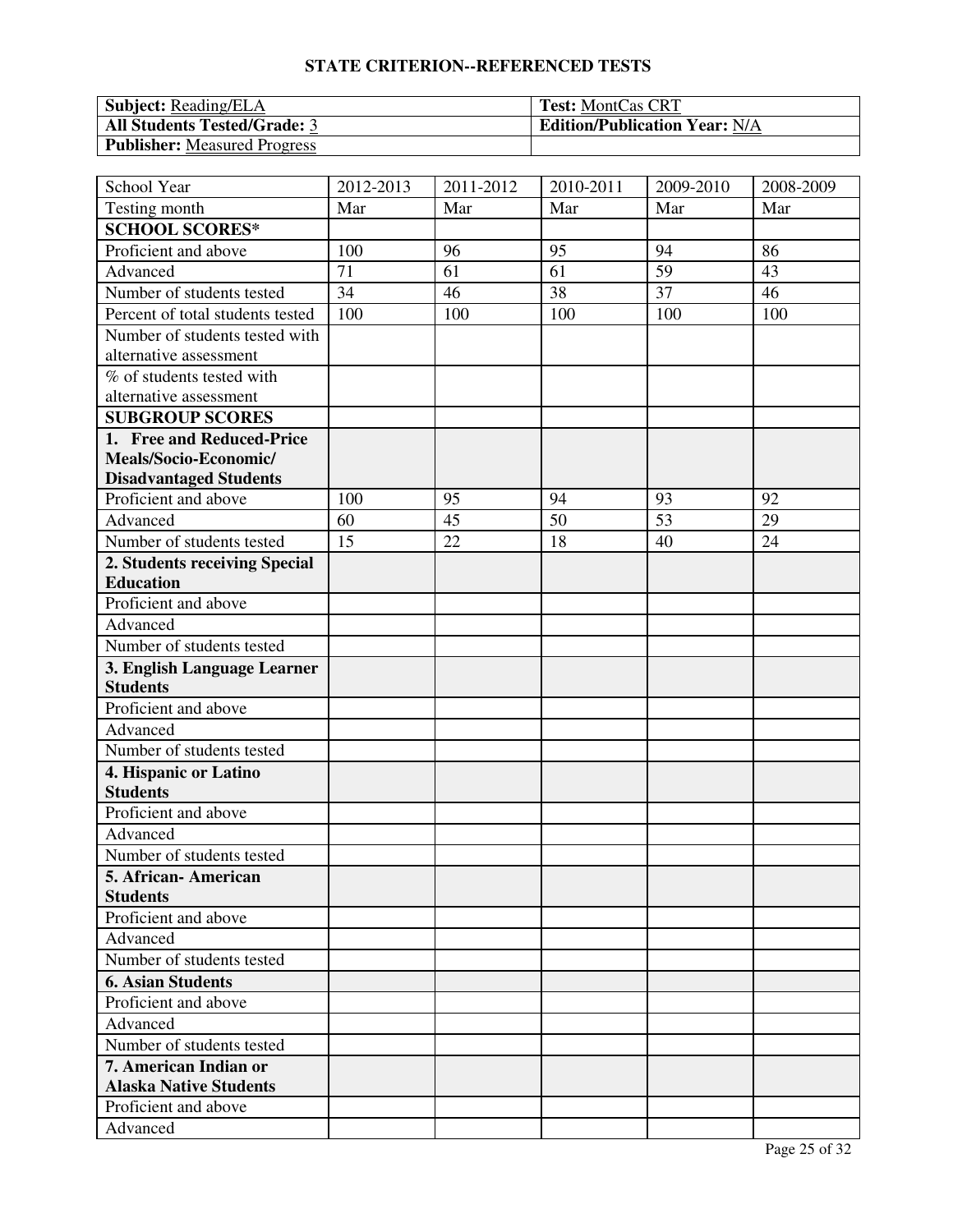| School Year                      | 2012-2013 | 2011-2012 | 2010-2011 | 2009-2010 | 2008-2009 |
|----------------------------------|-----------|-----------|-----------|-----------|-----------|
| Number of students tested        |           |           |           |           |           |
| 8. Native Hawaiian or other      |           |           |           |           |           |
| <b>Pacific Islander Students</b> |           |           |           |           |           |
| Proficient and above             |           |           |           |           |           |
| Advanced                         |           |           |           |           |           |
| Number of students tested        |           |           |           |           |           |
| 9. White Students                |           |           |           |           |           |
| Proficient and above             | 100       | 95        | 94        | 94        | 85        |
| Advanced                         | 72        | 62        | 61        | 56        | 40        |
| Number of students tested        | 32        | 45        | 36        | 34        | 42        |
| 10. Two or More Races            |           |           |           |           |           |
| identified Students              |           |           |           |           |           |
| Proficient and above             |           |           |           |           |           |
| Advanced                         |           |           |           |           |           |
| Number of students tested        |           |           |           |           |           |
| 11. Other 1: Other 1             |           |           |           |           |           |
| Proficient and above             |           |           |           |           |           |
| Advanced                         |           |           |           |           |           |
| Number of students tested        |           |           |           |           |           |
| 12. Other 2: Other 2             |           |           |           |           |           |
| Proficient and above             |           |           |           |           |           |
| Advanced                         |           |           |           |           |           |
| Number of students tested        |           |           |           |           |           |
| 13. Other 3: Other 3             |           |           |           |           |           |
| Proficient and above             |           |           |           |           |           |
| Advanced                         |           |           |           |           |           |
| Number of students tested        |           |           |           |           |           |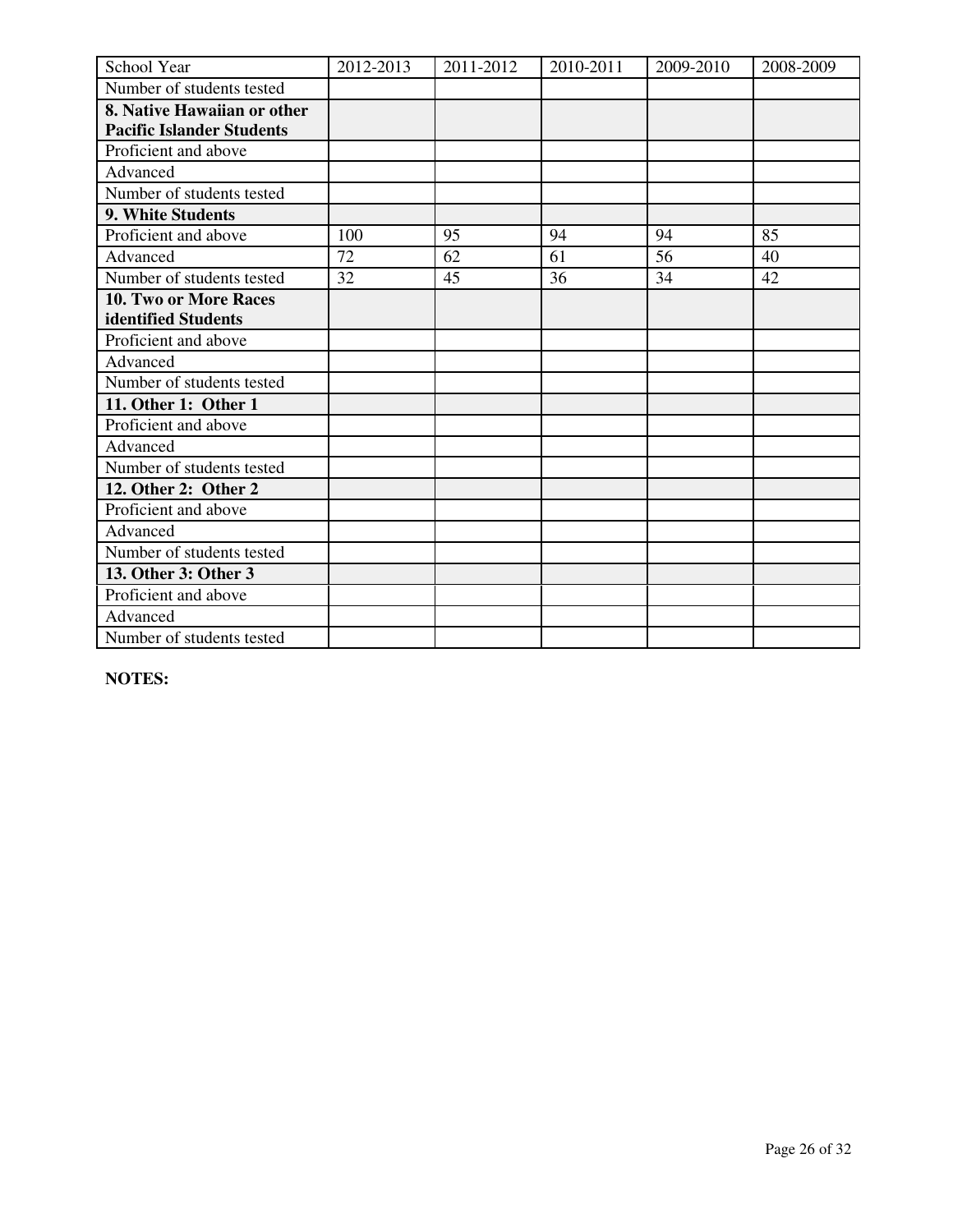| <b>Subject:</b> Reading/ELA         | <b>Test: MontCas CRT</b>             |
|-------------------------------------|--------------------------------------|
| <b>All Students Tested/Grade: 4</b> | <b>Edition/Publication Year: N/A</b> |
| <b>Publisher:</b> Measured Progress |                                      |

| School Year                      | 2012-2013 | 2011-2012 | 2010-2011 | 2009-2010 | 2008-2009 |
|----------------------------------|-----------|-----------|-----------|-----------|-----------|
| Testing month                    | Mar       | Mar       | Mar       | Mar       | Mar       |
| <b>SCHOOL SCORES*</b>            |           |           |           |           |           |
| Proficient and above             | 94        | 99        | 96        | 81        | 91        |
| Advanced                         | 51        | 60        | 47        | 38        | 43        |
| Number of students tested        | 47        | 42        | 43        | 47        | 46        |
| Percent of total students tested | 100       | 100       | 100       | 100       | 100       |
| Number of students tested with   |           |           |           |           |           |
| alternative assessment           |           |           |           |           |           |
| % of students tested with        |           |           |           |           |           |
| alternative assessment           |           |           |           |           |           |
| <b>SUBGROUP SCORES</b>           |           |           |           |           |           |
| 1. Free and Reduced-Price        |           |           |           |           |           |
| Meals/Socio-Economic/            |           |           |           |           |           |
| <b>Disadvantaged Students</b>    |           |           |           |           |           |
| Proficient and above             | 95        | 94        | 91        | 85        | 94        |
| Advanced                         | 33        | 44        | 26        | 31        | 41        |
| Number of students tested        | 21        | 16        | 23        | 26        | 17        |
| 2. Students receiving Special    |           |           |           |           |           |
| <b>Education</b>                 |           |           |           |           |           |
| Proficient and above             |           |           |           |           |           |
| Advanced                         |           |           |           |           |           |
| Number of students tested        |           |           |           |           |           |
| 3. English Language Learner      |           |           |           |           |           |
| <b>Students</b>                  |           |           |           |           |           |
| Proficient and above             |           |           |           |           |           |
| Advanced                         |           |           |           |           |           |
| Number of students tested        |           |           |           |           |           |
| 4. Hispanic or Latino            |           |           |           |           |           |
| <b>Students</b>                  |           |           |           |           |           |
| Proficient and above             |           |           |           |           |           |
| Advanced                         |           |           |           |           |           |
| Number of students tested        |           |           |           |           |           |
| 5. African- American             |           |           |           |           |           |
| <b>Students</b>                  |           |           |           |           |           |
| Proficient and above             |           |           |           |           |           |
| Advanced                         |           |           |           |           |           |
| Number of students tested        |           |           |           |           |           |
| <b>6. Asian Students</b>         |           |           |           |           |           |
| Proficient and above             |           |           |           |           |           |
| Advanced                         |           |           |           |           |           |
| Number of students tested        |           |           |           |           |           |
| 7. American Indian or            |           |           |           |           |           |
| <b>Alaska Native Students</b>    |           |           |           |           |           |
| Proficient and above             |           |           |           |           |           |
| Advanced                         |           |           |           |           |           |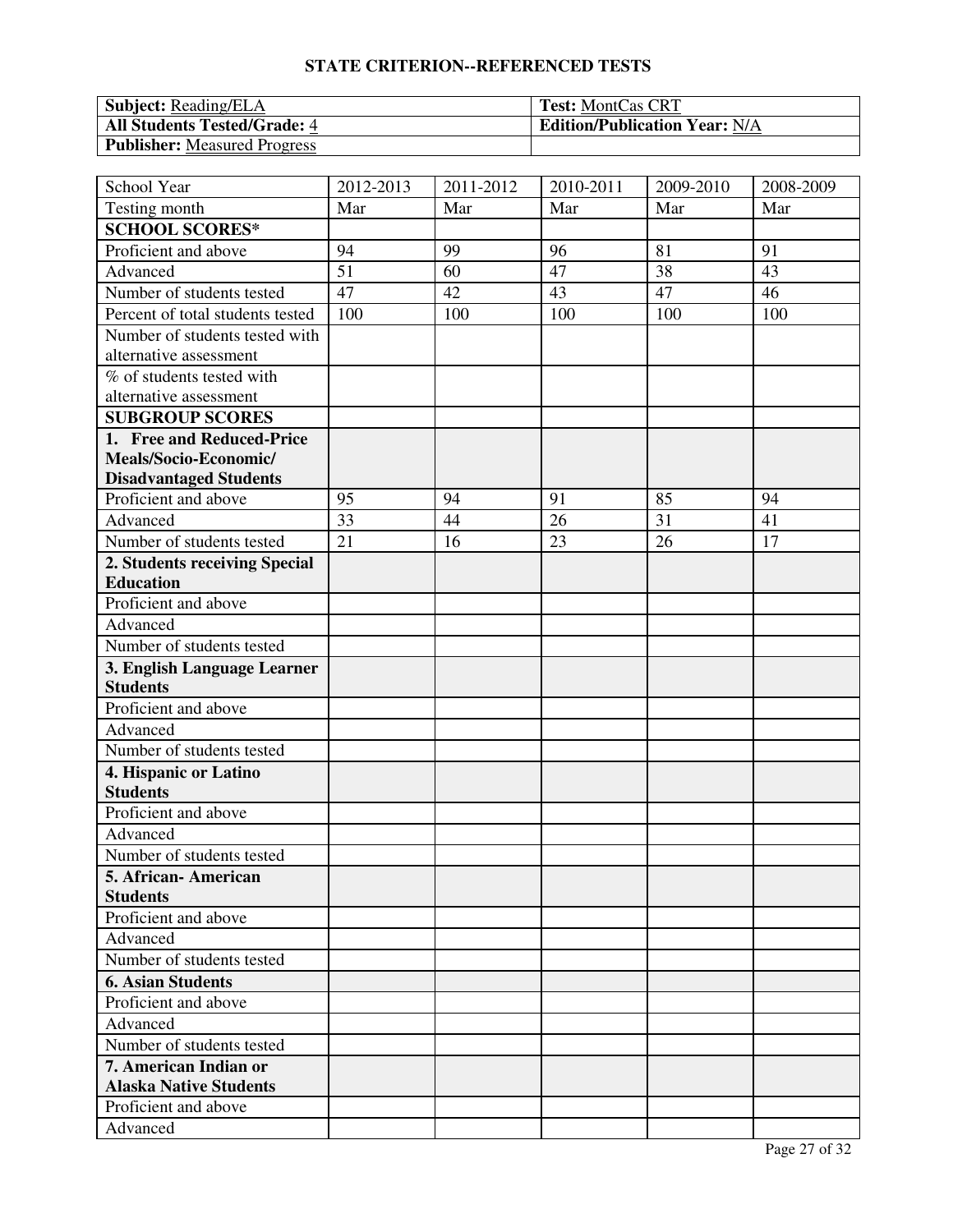| School Year                      | 2012-2013 | 2011-2012 | 2010-2011 | 2009-2010 | 2008-2009 |
|----------------------------------|-----------|-----------|-----------|-----------|-----------|
| Number of students tested        |           |           |           |           |           |
| 8. Native Hawaiian or other      |           |           |           |           |           |
| <b>Pacific Islander Students</b> |           |           |           |           |           |
| Proficient and above             |           |           |           |           |           |
| Advanced                         |           |           |           |           |           |
| Number of students tested        |           |           |           |           |           |
| 9. White Students                |           |           |           |           |           |
| Proficient and above             | 93        | 93        | 94        | 83        | 91        |
| Advanced                         | 52        | 61        | 50        | 38        | 44        |
| Number of students tested        | 46        | 41        | 36        | 42        | 45        |
| 10. Two or More Races            |           |           |           |           |           |
| identified Students              |           |           |           |           |           |
| Proficient and above             |           |           |           |           |           |
| Advanced                         |           |           |           |           |           |
| Number of students tested        |           |           |           |           |           |
| 11. Other 1: Other 1             |           |           |           |           |           |
| Proficient and above             |           |           |           |           |           |
| Advanced                         |           |           |           |           |           |
| Number of students tested        |           |           |           |           |           |
| 12. Other 2: Other 2             |           |           |           |           |           |
| Proficient and above             |           |           |           |           |           |
| Advanced                         |           |           |           |           |           |
| Number of students tested        |           |           |           |           |           |
| 13. Other 3: Other 3             |           |           |           |           |           |
| Proficient and above             |           |           |           |           |           |
| Advanced                         |           |           |           |           |           |
| Number of students tested        |           |           |           |           |           |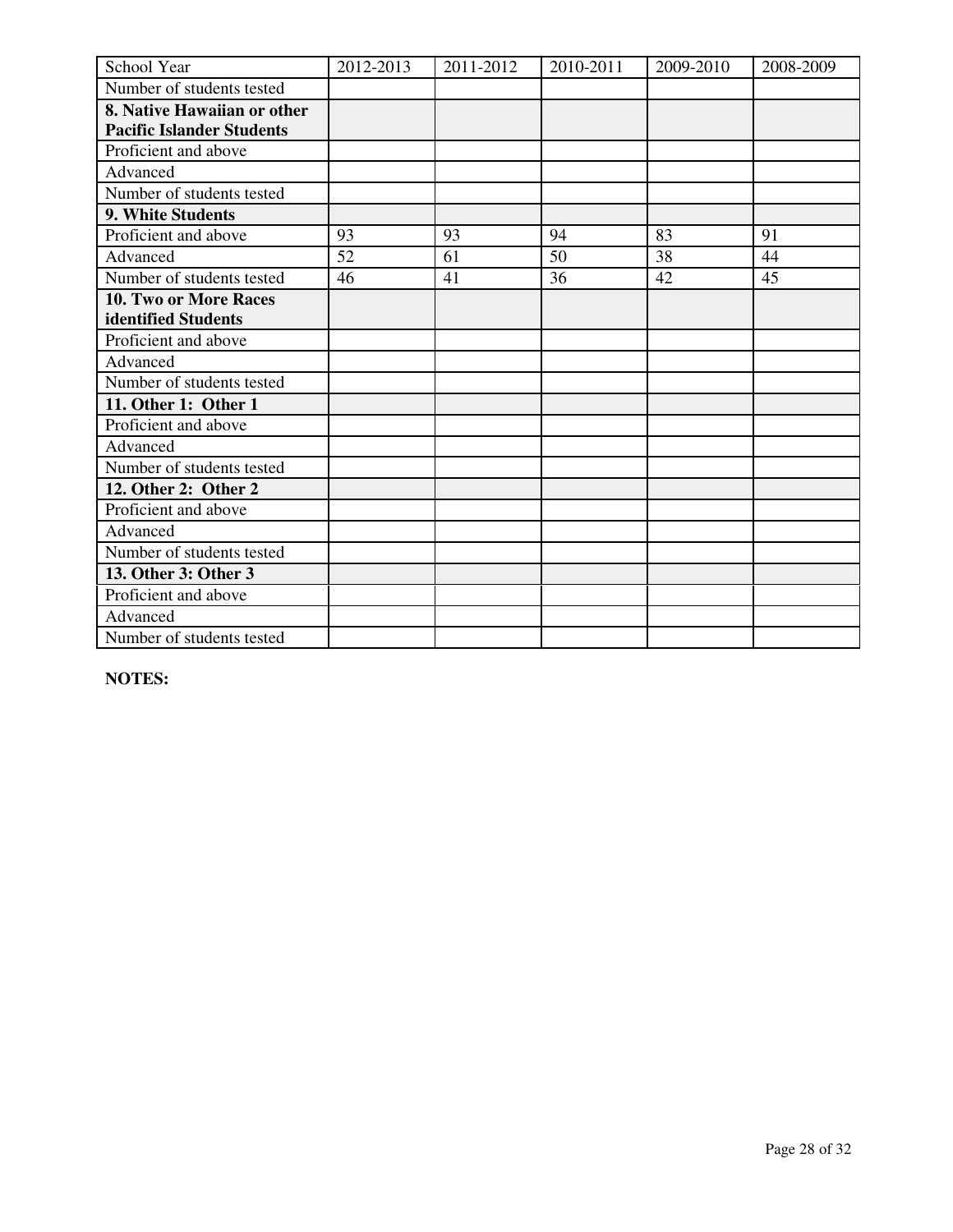| <b>Subject:</b> Reading/ELA         | <b>Test: MontCas CRT</b>             |
|-------------------------------------|--------------------------------------|
| <b>All Students Tested/Grade: 5</b> | <b>Edition/Publication Year: N/A</b> |
| <b>Publisher:</b> Measured Progress |                                      |

| School Year                      | 2012-2013 | 2011-2012 | 2010-2011 | 2009-2010 | 2008-2009 |
|----------------------------------|-----------|-----------|-----------|-----------|-----------|
| Testing month                    | Mar       | Mar       | Mar       | Mar       | Mar       |
| <b>SCHOOL SCORES*</b>            |           |           |           |           |           |
| Proficient and above             | 96        | 100       | 95        | 96        | 91        |
| Advanced                         | 67        | 73        | 70        | 56        | 65        |
| Number of students tested        | 42        | 45        | 40        | 48        | 43        |
| Percent of total students tested | 100       | 100       | 100       | 100       | 100       |
| Number of students tested with   |           |           |           |           |           |
| alternative assessment           |           |           |           |           |           |
| % of students tested with        |           |           |           |           |           |
| alternative assessment           |           |           |           |           |           |
| <b>SUBGROUP SCORES</b>           |           |           |           |           |           |
| 1. Free and Reduced-Price        |           |           |           |           |           |
| Meals/Socio-Economic/            |           |           |           |           |           |
| <b>Disadvantaged Students</b>    |           |           |           |           |           |
| Proficient and above             | 90        | 100       | 95        | 96        | 77        |
| Advanced                         | 65        | 58        | 65        | 50        | 33        |
| Number of students tested        | 20        | 19        | 20        | 24        | 12        |
| 2. Students receiving Special    |           |           |           |           |           |
| <b>Education</b>                 |           |           |           |           |           |
| Proficient and above             |           |           |           |           |           |
| Advanced                         |           |           |           |           |           |
| Number of students tested        |           |           |           |           |           |
| 3. English Language Learner      |           |           |           |           |           |
| <b>Students</b>                  |           |           |           |           |           |
| Proficient and above             |           |           |           |           |           |
| Advanced                         |           |           |           |           |           |
| Number of students tested        |           |           |           |           |           |
| 4. Hispanic or Latino            |           |           |           |           |           |
| <b>Students</b>                  |           |           |           |           |           |
| Proficient and above             |           |           |           |           |           |
| Advanced                         |           |           |           |           |           |
| Number of students tested        |           |           |           |           |           |
| 5. African- American             |           |           |           |           |           |
| <b>Students</b>                  |           |           |           |           |           |
| Proficient and above             |           |           |           |           |           |
| Advanced                         |           |           |           |           |           |
| Number of students tested        |           |           |           |           |           |
| <b>6. Asian Students</b>         |           |           |           |           |           |
| Proficient and above             |           |           |           |           |           |
| Advanced                         |           |           |           |           |           |
| Number of students tested        |           |           |           |           |           |
| 7. American Indian or            |           |           |           |           |           |
| <b>Alaska Native Students</b>    |           |           |           |           |           |
| Proficient and above             |           |           |           |           |           |
| Advanced                         |           |           |           |           |           |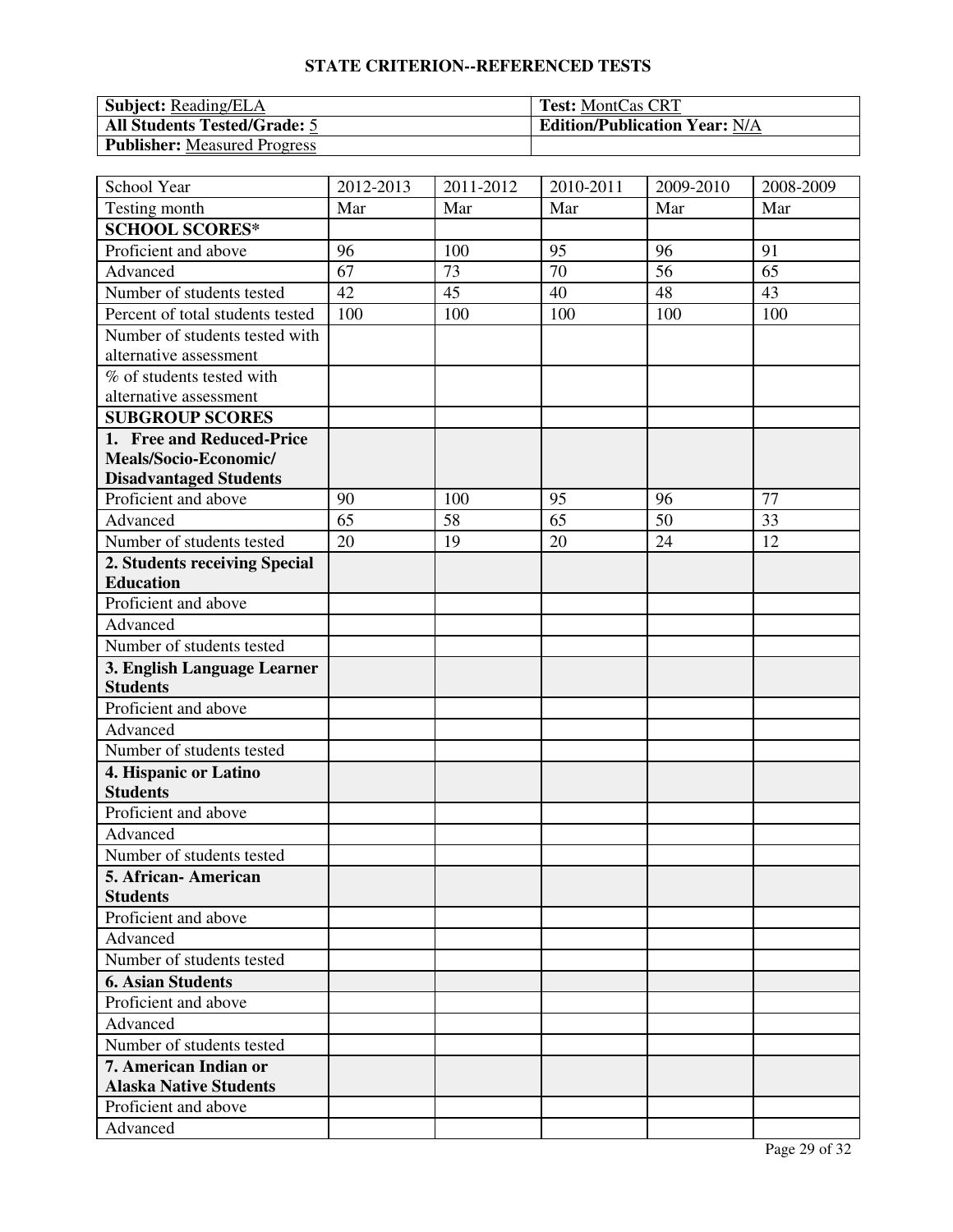| School Year                      | 2012-2013 | 2011-2012 | 2010-2011 | 2009-2010 | 2008-2009 |
|----------------------------------|-----------|-----------|-----------|-----------|-----------|
| Number of students tested        |           |           |           |           |           |
| 8. Native Hawaiian or other      |           |           |           |           |           |
| <b>Pacific Islander Students</b> |           |           |           |           |           |
| Proficient and above             |           |           |           |           |           |
| Advanced                         |           |           |           |           |           |
| Number of students tested        |           |           |           |           |           |
| 9. White Students                |           |           |           |           |           |
| Proficient and above             | 96        | 100       | 94        | 94        | 90        |
| Advanced                         | 68        | 81        | 72        | 57        | 65        |
| Number of students tested        | 40        | 36        | 36        | 46        | 40        |
| 10. Two or More Races            |           |           |           |           |           |
| identified Students              |           |           |           |           |           |
| Proficient and above             |           |           |           |           |           |
| Advanced                         |           |           |           |           |           |
| Number of students tested        |           |           |           |           |           |
| 11. Other 1: Other 1             |           |           |           |           |           |
| Proficient and above             |           |           |           |           |           |
| Advanced                         |           |           |           |           |           |
| Number of students tested        |           |           |           |           |           |
| 12. Other 2: Other 2             |           |           |           |           |           |
| Proficient and above             |           |           |           |           |           |
| Advanced                         |           |           |           |           |           |
| Number of students tested        |           |           |           |           |           |
| 13. Other 3: Other 3             |           |           |           |           |           |
| Proficient and above             |           |           |           |           |           |
| Advanced                         |           |           |           |           |           |
| Number of students tested        |           |           |           |           |           |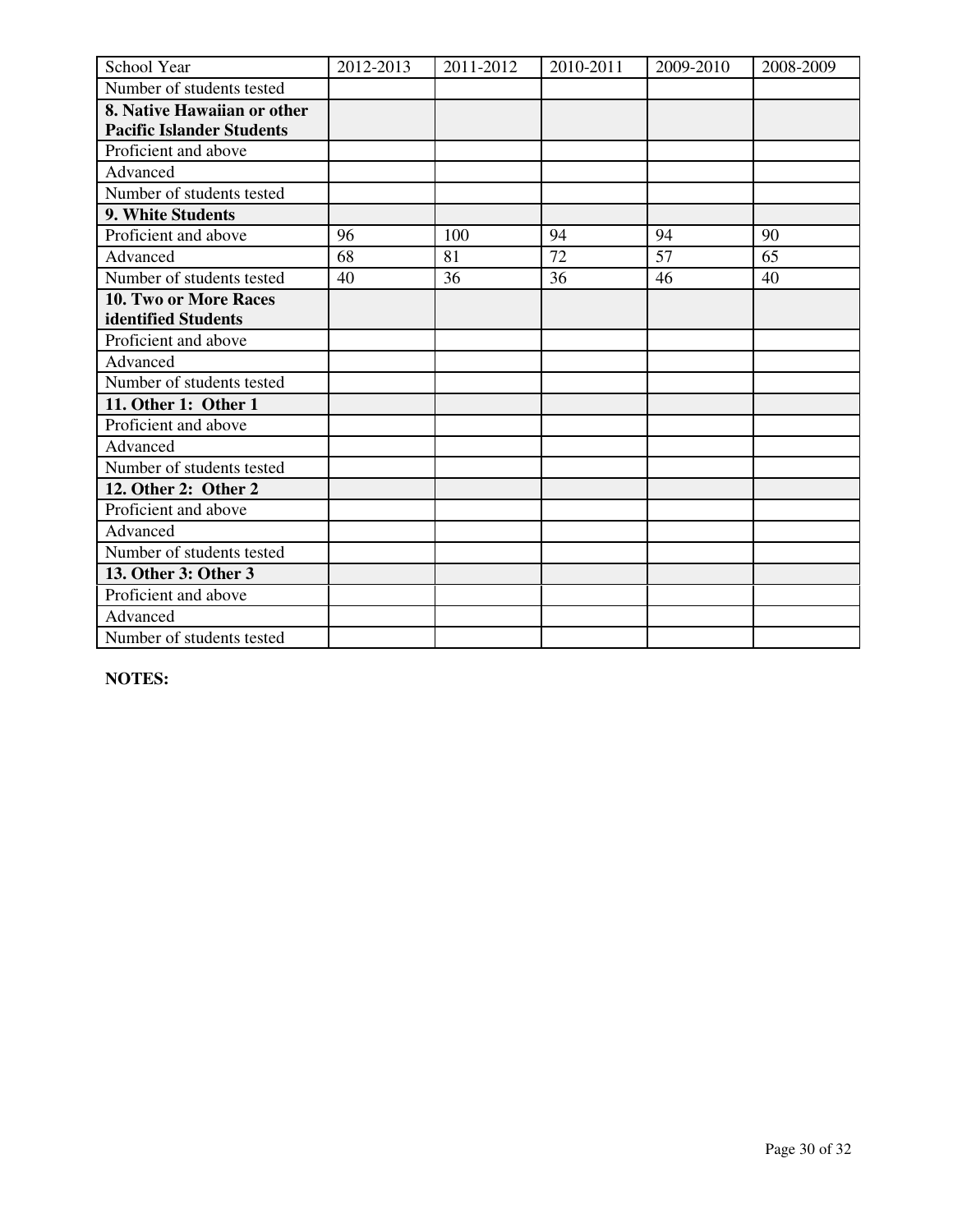| <b>Subject:</b> Reading/ELA         | <b>Test: MontCas CRT</b>             |
|-------------------------------------|--------------------------------------|
| <b>All Students Tested/Grade: 6</b> | <b>Edition/Publication Year: N/A</b> |
| <b>Publisher:</b> Measured Porgress |                                      |

| School Year                      | 2012-2013 | 2011-2012 | 2010-2011 | 2009-2010 | 2008-2009 |
|----------------------------------|-----------|-----------|-----------|-----------|-----------|
| Testing month                    | Mar       | Mar       | Mar       | Mar       | Mar       |
| <b>SCHOOL SCORES*</b>            |           |           |           |           |           |
| Proficient and above             | 95        | 95        | 94        | 91        | 93        |
| Advanced                         | 68        | 63        | 71        | 60        | 56        |
| Number of students tested        | 44        | 41        | 48        | 45        | 41        |
| Percent of total students tested | 100       | 100       | 100       | 100       | 100       |
| Number of students tested with   |           |           |           |           |           |
| alternative assessment           |           |           |           |           |           |
| % of students tested with        |           |           |           |           |           |
| alternative assessment           |           |           |           |           |           |
| <b>SUBGROUP SCORES</b>           |           |           |           |           |           |
| 1. Free and Reduced-Price        |           |           |           |           |           |
| Meals/Socio-Economic/            |           |           |           |           |           |
| <b>Disadvantaged Students</b>    |           |           |           |           |           |
| Proficient and above             | 94        | 100       | 91        | 94        | 89        |
| Advanced                         | 53        | 60        | 67        | 33        | 39        |
| Number of students tested        | 17        | 20        | 21        | 18        | 18        |
| 2. Students receiving Special    |           |           |           |           |           |
| <b>Education</b>                 |           |           |           |           |           |
| Proficient and above             |           |           |           |           |           |
| Advanced                         |           |           |           |           |           |
| Number of students tested        |           |           |           |           |           |
| 3. English Language Learner      |           |           |           |           |           |
| <b>Students</b>                  |           |           |           |           |           |
| Proficient and above             |           |           |           |           |           |
| Advanced                         |           |           |           |           |           |
| Number of students tested        |           |           |           |           |           |
| 4. Hispanic or Latino            |           |           |           |           |           |
| <b>Students</b>                  |           |           |           |           |           |
| Proficient and above             |           |           |           |           |           |
| Advanced                         |           |           |           |           |           |
| Number of students tested        |           |           |           |           |           |
| 5. African- American             |           |           |           |           |           |
| <b>Students</b>                  |           |           |           |           |           |
| Proficient and above             |           |           |           |           |           |
| Advanced                         |           |           |           |           |           |
| Number of students tested        |           |           |           |           |           |
| <b>6. Asian Students</b>         |           |           |           |           |           |
| Proficient and above             |           |           |           |           |           |
| Advanced                         |           |           |           |           |           |
| Number of students tested        |           |           |           |           |           |
| 7. American Indian or            |           |           |           |           |           |
| <b>Alaska Native Students</b>    |           |           |           |           |           |
| Proficient and above             |           |           |           |           |           |
| Advanced                         |           |           |           |           |           |